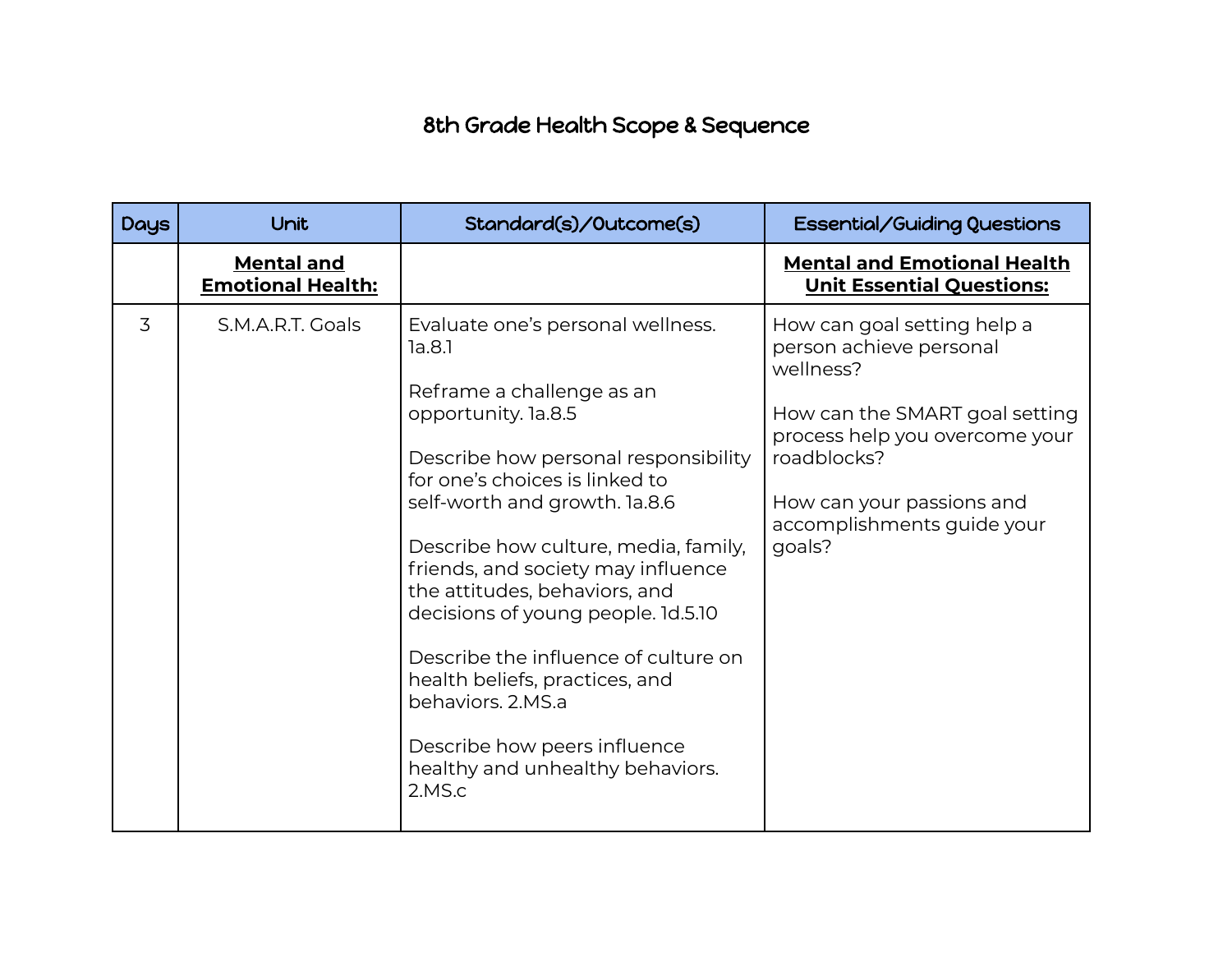|   |                           | Analyze how messages from media<br>influence health behaviors, 2.MS.e<br>Analyze the outcomes of a<br>health-related decision. 5.MS.g<br>Assess personal health practices.<br>6.MS.a<br>Develop a goal to adopt, maintain, or<br>improve a personal health practice.<br>6.MS.b<br>Apply strategies and skills needed to<br>attain a personal healthy goal. 6.MS.c<br>Describe how personal health goals<br>can vary with changing abilities,<br>priorities, and responsibilities. 6.MS.d<br>Explain the importance of assuming<br>responsibility for personal health<br>behaviors. 7.MS.a |                                                                                                                                                                 |
|---|---------------------------|-------------------------------------------------------------------------------------------------------------------------------------------------------------------------------------------------------------------------------------------------------------------------------------------------------------------------------------------------------------------------------------------------------------------------------------------------------------------------------------------------------------------------------------------------------------------------------------------|-----------------------------------------------------------------------------------------------------------------------------------------------------------------|
| 4 | <b>Stress and Anxiety</b> | Describe a variety of appropriate<br>ways to respond to stress when<br>angry or upset. la.7.9<br>Explain how the expression of<br>emotions or feelings can help or hurt<br>oneself and others. 1a.8.3                                                                                                                                                                                                                                                                                                                                                                                     | Think about a time when you<br>experienced a high level of<br>emotional stress (like a test or a<br>relationship problem). How did<br>it affect you physically? |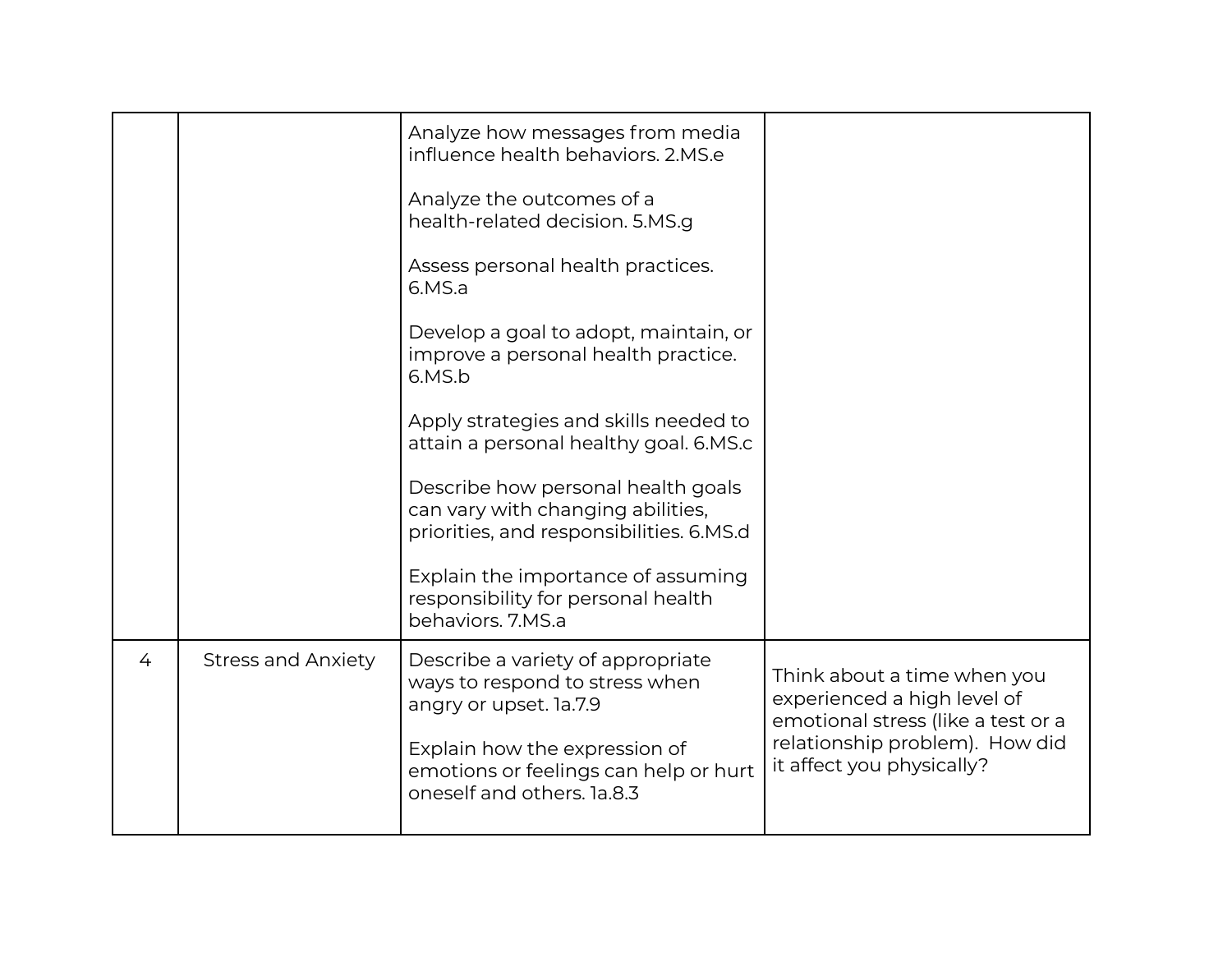|  | Describe how personal responsibility<br>for one's choices is linked to<br>self-worth and growth. la.8.6<br>Explain the causes and effects of | Think about a time when you<br>had a physical health problem<br>(like an injury or illness). How<br>did it affect you emotionally or |
|--|----------------------------------------------------------------------------------------------------------------------------------------------|--------------------------------------------------------------------------------------------------------------------------------------|
|  | stress. la.8.8                                                                                                                               | mentally?                                                                                                                            |
|  | Explain positive and negative ways of                                                                                                        | What does "mindfulness" mean?                                                                                                        |
|  | dealing with stress. la.8.9                                                                                                                  | What is the connection between<br>mind and body when                                                                                 |
|  | Explain the causes, symptoms, and<br>effects of anxiety. la.8.10                                                                             | experiencing stress or anxiety?                                                                                                      |
|  | Analyze the risks of impulsive<br>behaviors. la.8.11                                                                                         |                                                                                                                                      |
|  | Describe the influence of culture on<br>health beliefs, practices, and<br>behaviors. 2.MS.b                                                  |                                                                                                                                      |
|  | Describe how peers influence<br>healthy and unhealthy behaviors.<br>2.MS.c                                                                   |                                                                                                                                      |
|  | Explain the influence of personal<br>values and beliefs on individual<br>health practices and behaviors.<br>2.MS.h                           |                                                                                                                                      |
|  | Demonstrate how to ask for<br>assistance to enhance the health of<br>self and others. 4.MS.d                                                 |                                                                                                                                      |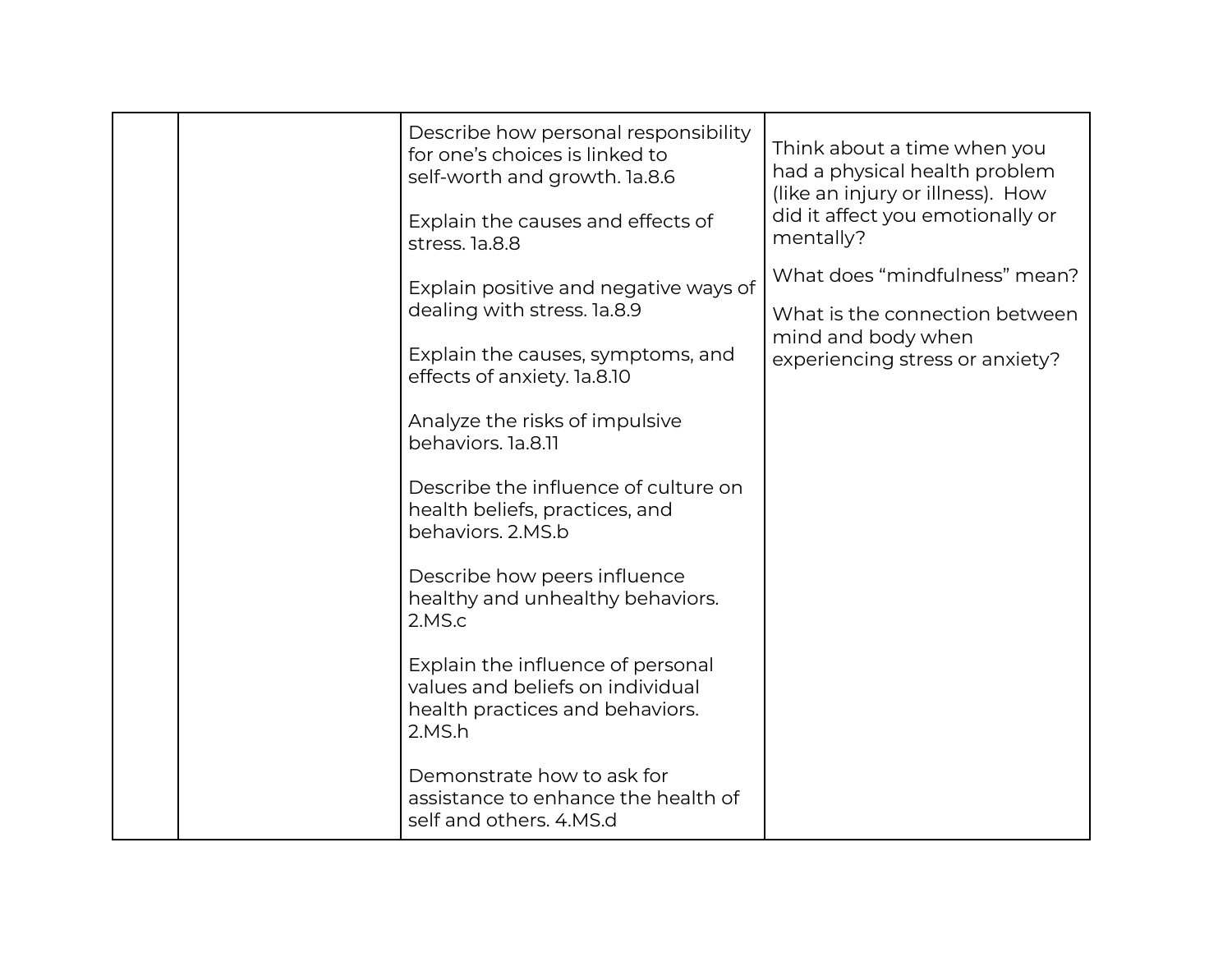|   |            | Assess personal health practices.<br>5.MS.a<br>Explain the importance of assuming<br>responsibility for personal health<br>behaviors, 7.MS.a                                                                                                                                                                                                                                                                                                                                                                                                               |                                                                                                                                       |
|---|------------|------------------------------------------------------------------------------------------------------------------------------------------------------------------------------------------------------------------------------------------------------------------------------------------------------------------------------------------------------------------------------------------------------------------------------------------------------------------------------------------------------------------------------------------------------------|---------------------------------------------------------------------------------------------------------------------------------------|
| 2 | Depression | Describe the connection between<br>depression and brain chemistry.<br>la.7.10<br>Explain the causes, symptoms, and<br>effects of depression. la.7.11<br>Explain how the expression or<br>feelings can help or hurt oneself and<br>others, 1a.8.3<br>Describe how personal responsibility<br>for one's choices is linked to<br>self-worth and growth. la.8.6<br>Describe the influence of culture on<br>health beliefs, practices, and<br>behaviors, 2.MS.b<br>Explain how the perceptions of<br>norms influence healthy and<br>unhealthy behaviors. 2.MS.g | What is depression?<br>What are common warning<br>signs for depression?<br>How can you help a friend who<br>may be feeling depressed? |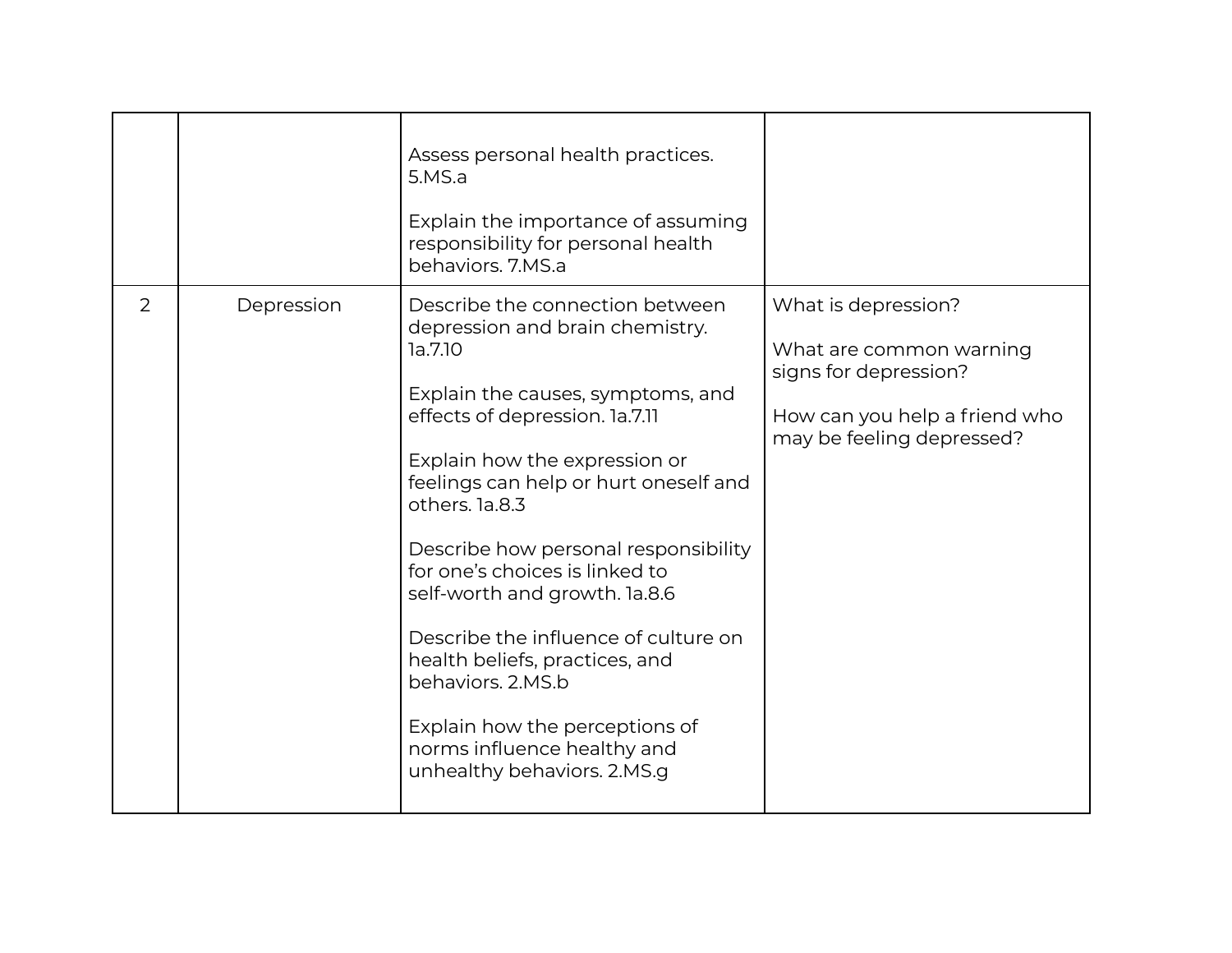|   |         | Describe how some health risk<br>behaviors can influence the<br>likelihood of engaging in unhealthy<br>behaviors, 2.MS.i<br>Analyze the validity of health<br>promotion, products, and services.<br>3.MS.a<br>Assess valid health information from<br>home, school and community.<br>3.MS.b<br>Locate valid and reliable health<br>products and services. 3.MS.e<br>Assess personal health practices.<br>6.MS.a<br>Explain the importance of assuming<br>responsibility for personal health<br>behaviors. 7.MS.a |                                                                                                                                         |
|---|---------|------------------------------------------------------------------------------------------------------------------------------------------------------------------------------------------------------------------------------------------------------------------------------------------------------------------------------------------------------------------------------------------------------------------------------------------------------------------------------------------------------------------|-----------------------------------------------------------------------------------------------------------------------------------------|
| 4 | Suicide | Explain the signs and symptoms of<br>people who are in danger of hurting<br>themselves or others and<br>demonstrate how to tell a trusted<br>adult. 1a.8.12<br>Describe the signs and symptoms of<br>people who are in danger of hurting<br>themselves or others. la.8.13                                                                                                                                                                                                                                        | What is suicide?<br>What are some warning signs<br>for a person that may be<br>suicidal?<br>What is the number one cause<br>of suicide? |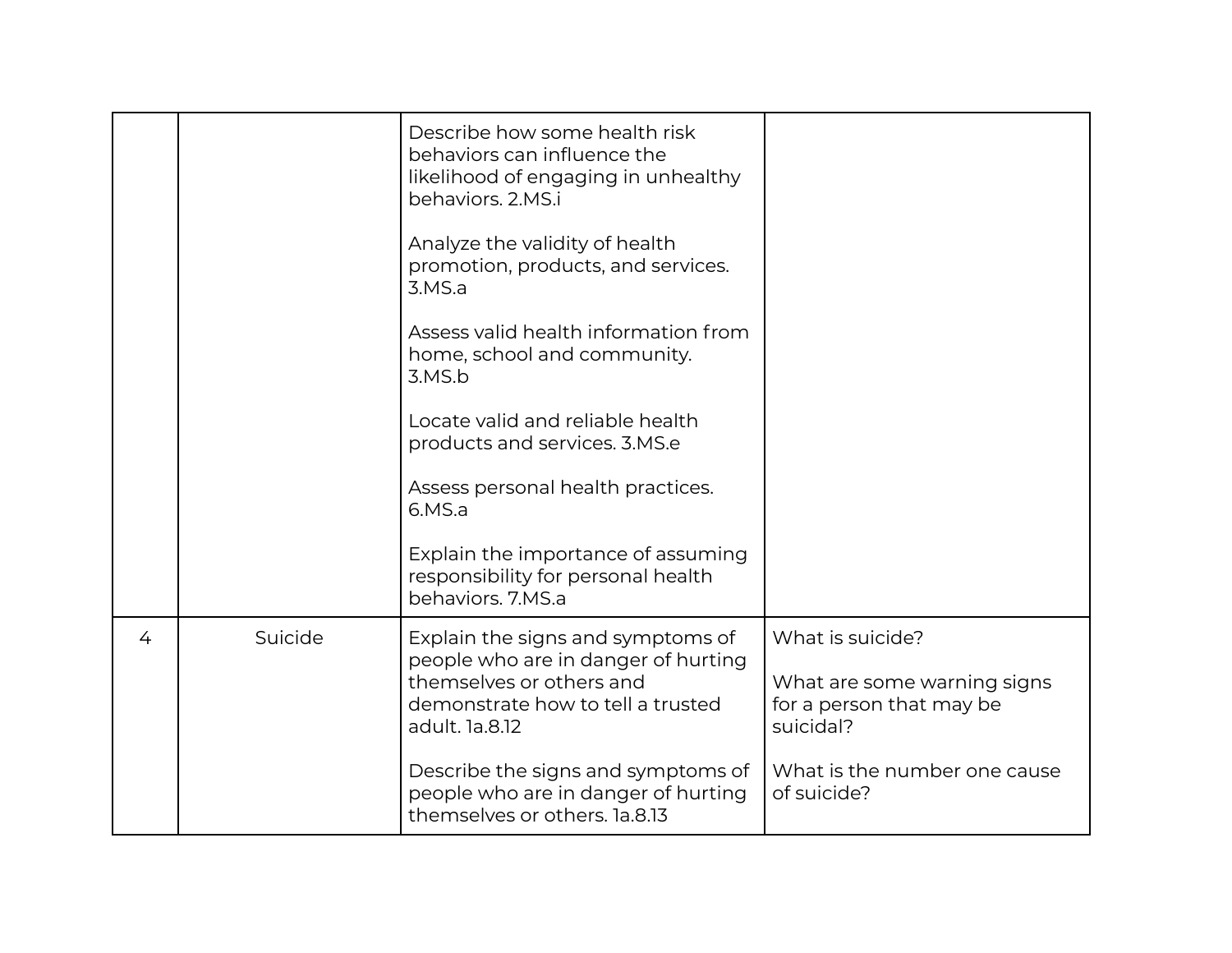|              |                                                                                                     | Explain the importance of telling an<br>adult if there are people who are in<br>danger of hurting themselves or<br>others. la.8.14                                                                                                                                                                                                                                                                                                                                                                                                                                                                                                                                                                               | What can you do to help<br>someone with suicide ideation?                                                                             |
|--------------|-----------------------------------------------------------------------------------------------------|------------------------------------------------------------------------------------------------------------------------------------------------------------------------------------------------------------------------------------------------------------------------------------------------------------------------------------------------------------------------------------------------------------------------------------------------------------------------------------------------------------------------------------------------------------------------------------------------------------------------------------------------------------------------------------------------------------------|---------------------------------------------------------------------------------------------------------------------------------------|
| $\mathbf{I}$ | Speaker from the<br>Guidance<br>Department on the<br>topic of Mental and<br><b>Emotional Health</b> | Summarize how to get help for<br>someone who is self-harming. 1a.7.22<br>Explain how the expression of<br>emotions or feelings can help or hurt<br>oneself and others. 1a.8.3<br>Demonstrate empathy to others<br>who have different feelings,<br>thoughts, and experiences. la.8.4<br>Describe how personal responsibility<br>for one's choices is linked to<br>self-worth and growth. la.8.6<br>Explain positive and negative ways of<br>dealing with stress. la.8.9<br>Analyze the risk factors of impulsive<br>behaviors. la.8.11<br>Summarize the negative impact of<br>stigma on health-seeking behavior.<br>la.8.23<br>List qualities of an adult whom a<br>student can rely upon for support.<br>1d.8.13 | What different emotions do you<br>experience during a typical day?<br>How do you deal or cope with all<br>of your different emotions? |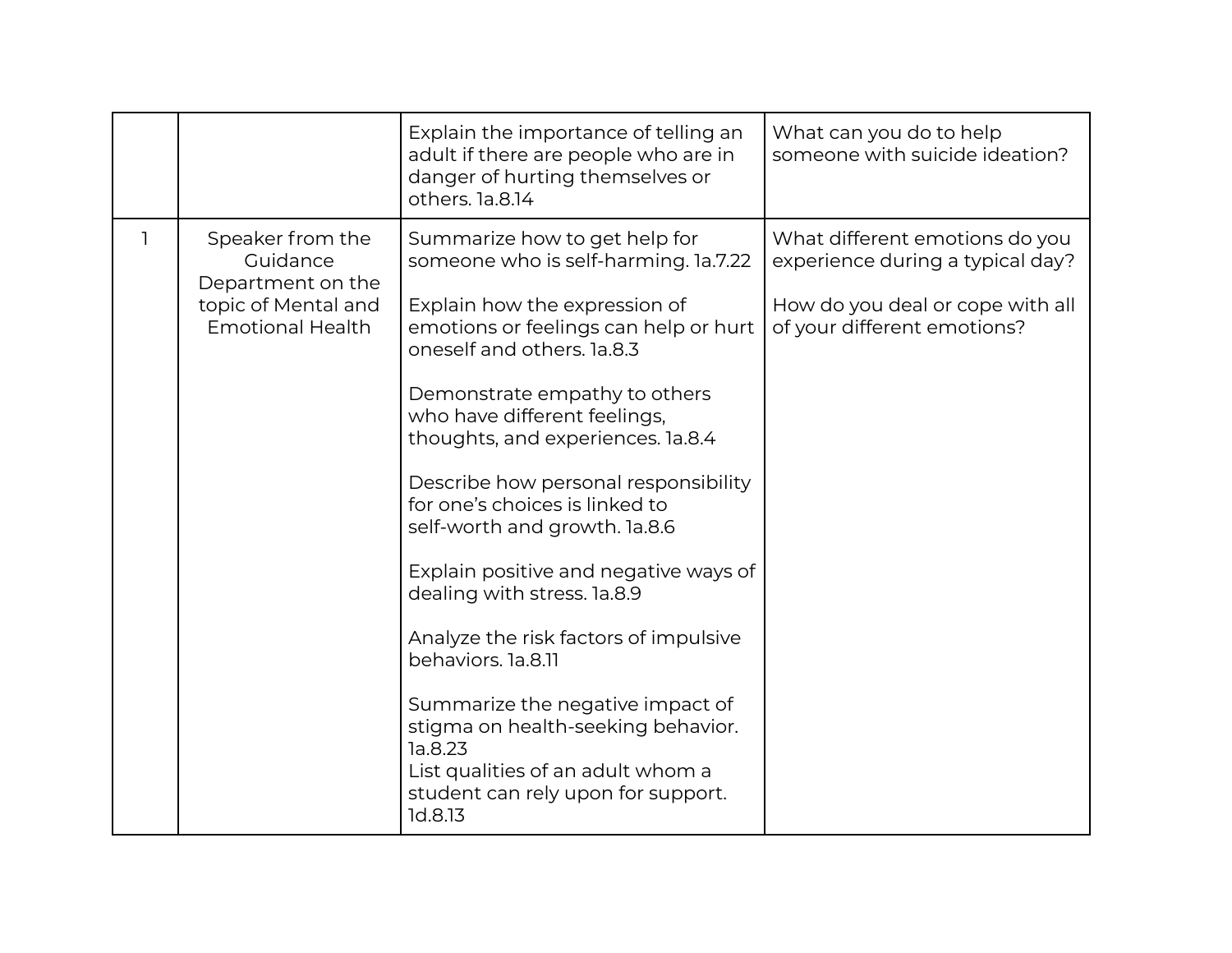|   |               | Describe how some health risk<br>behaviors can influence the<br>likelihood of engaging in unhealthy<br>behaviors. 2.MS.i<br>Demonstrate how to ask for<br>assistance to enhance the health of<br>self and others, 4.MS.d<br>Describe situations that may require<br>professional health services. 3.MS.d<br>Choose healthy alternatives over<br>unhealthy alternatives when making<br>a decision. 5.MS.g |                                                                                                                                                                             |
|---|---------------|----------------------------------------------------------------------------------------------------------------------------------------------------------------------------------------------------------------------------------------------------------------------------------------------------------------------------------------------------------------------------------------------------------|-----------------------------------------------------------------------------------------------------------------------------------------------------------------------------|
| 3 | Coping Skills | Explain how the expression of<br>emotions or feelings can help or hurt<br>oneself and others. 1a.8.3<br>Demonstrate empathy to others<br>who have different feelings,<br>thoughts, and experiences. la.8.4<br>Describe how personal responsibility<br>for one's choices is linked to<br>self-worth and growth. la.8.6<br>Explain positive and negative ways of<br>dealing with stress. 1a.8.9            | How do you cope with stressors<br>in your life?<br>What does being mindful mean<br>to your personal wellness?<br>What techniques can someone<br>do to practice mindfulness? |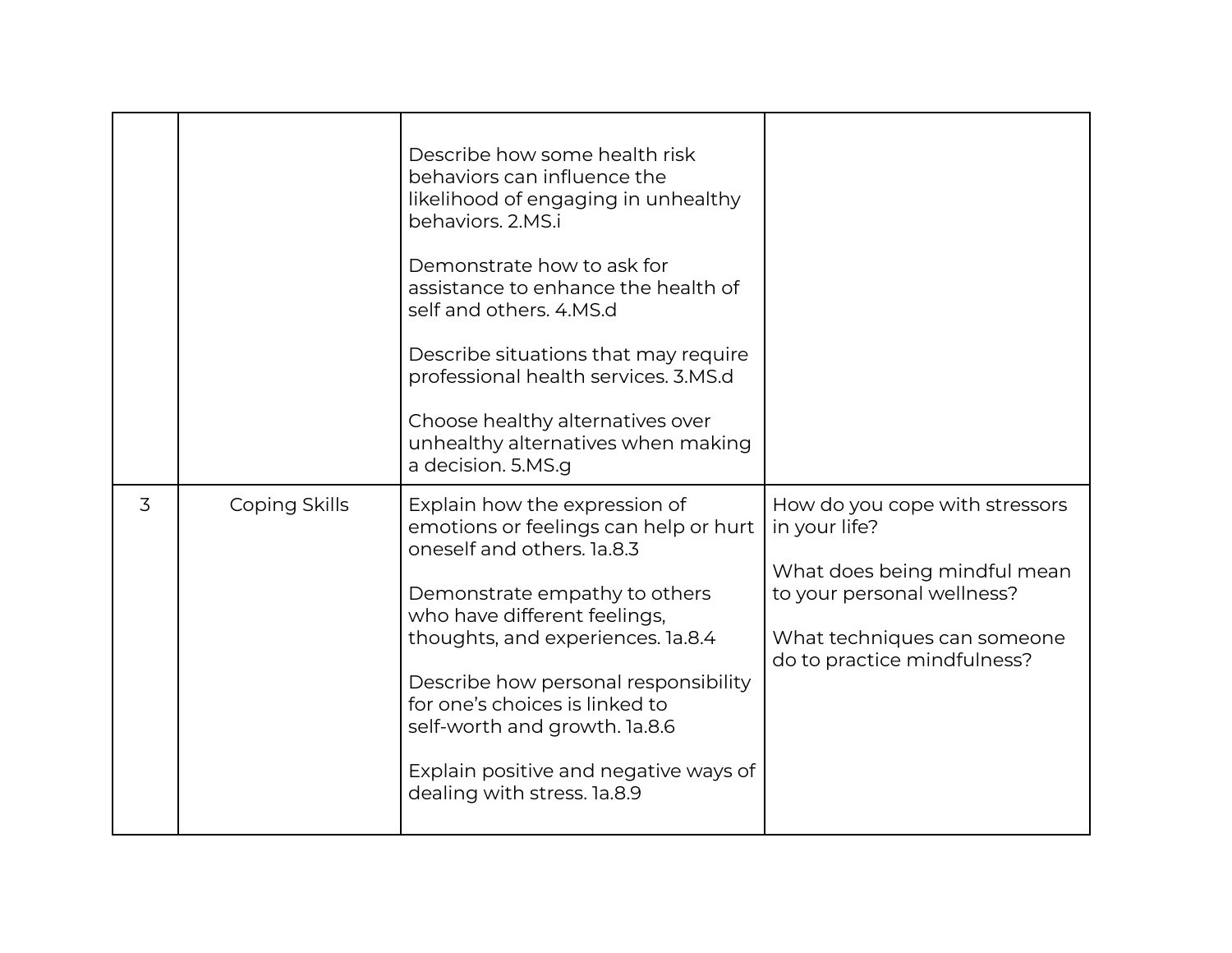|   |                                             | Analyze the risk factors of impulsive<br>behaviors. 1a.8.11<br>Describe how some health risk<br>behaviors can influence the<br>likelihood of engaging in unhealthy<br>behaviors. 2.MS.i<br>Describe situations that may require<br>professional health services. 3.MS.d<br>Demonstrate how to ask for<br>assistance to enhance the health of<br>self and others, 4.MS.d<br>Choose healthy alternatives over<br>unhealthy alternatives when making<br>a decision. 5.MS.g<br>Demonstrate healthy practices and<br>behaviors that will maintain or<br>improve the health of self or others.<br>7.MS.c |                                                                                 |
|---|---------------------------------------------|----------------------------------------------------------------------------------------------------------------------------------------------------------------------------------------------------------------------------------------------------------------------------------------------------------------------------------------------------------------------------------------------------------------------------------------------------------------------------------------------------------------------------------------------------------------------------------------------------|---------------------------------------------------------------------------------|
|   | <b>Substance Abuse</b><br><b>Prevention</b> |                                                                                                                                                                                                                                                                                                                                                                                                                                                                                                                                                                                                    | <b>Substance Abuse Prevention</b><br><b>Unit Essential Questions:</b>           |
| 3 | Drug Terminology<br>Addiction               | Identify factors that contribute to<br>addiction. 1a.7.21                                                                                                                                                                                                                                                                                                                                                                                                                                                                                                                                          | In your opinion, which stage of<br>addiction do you think is the<br>worst? Why? |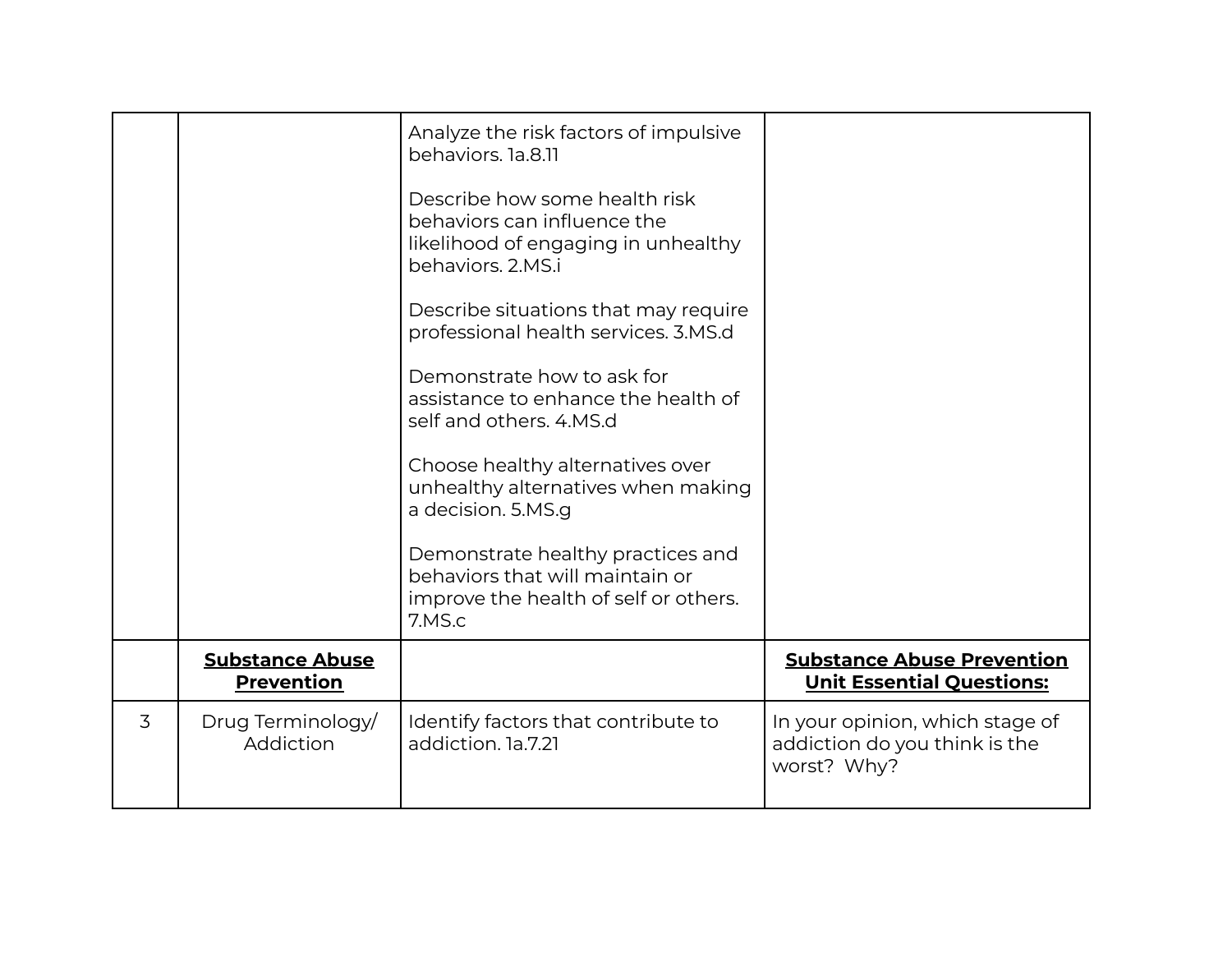|  | Identify addiction as long-term<br>compulsive behavior despite<br>negative consequences. la.8.24<br>Identify the effects of addiction on<br>self and others. 1a.HS1.9<br>Describe how peers influence<br>healthy and unhealthy behaviors.<br>2.MS.b<br>Explain how the perceptions of<br>norms influence healthy and<br>unhealthy behaviors. 2.MS.g<br>Explain the influence of personal<br>values and beliefs on individual<br>health practices and behaviors.<br>2.MS.h<br>Describe how some health risk<br>behaviors can influence the<br>likelihood of engaging in unhealthy<br>behaviors, 2.MS.i<br>Explain how school and public<br>health policies can influence health<br>promotion and disease prevention.<br>2.MS.i | How does one person's<br>addiction affect themselves,<br>their family, and the society that<br>they live in? |
|--|-------------------------------------------------------------------------------------------------------------------------------------------------------------------------------------------------------------------------------------------------------------------------------------------------------------------------------------------------------------------------------------------------------------------------------------------------------------------------------------------------------------------------------------------------------------------------------------------------------------------------------------------------------------------------------------------------------------------------------|--------------------------------------------------------------------------------------------------------------|
|--|-------------------------------------------------------------------------------------------------------------------------------------------------------------------------------------------------------------------------------------------------------------------------------------------------------------------------------------------------------------------------------------------------------------------------------------------------------------------------------------------------------------------------------------------------------------------------------------------------------------------------------------------------------------------------------------------------------------------------------|--------------------------------------------------------------------------------------------------------------|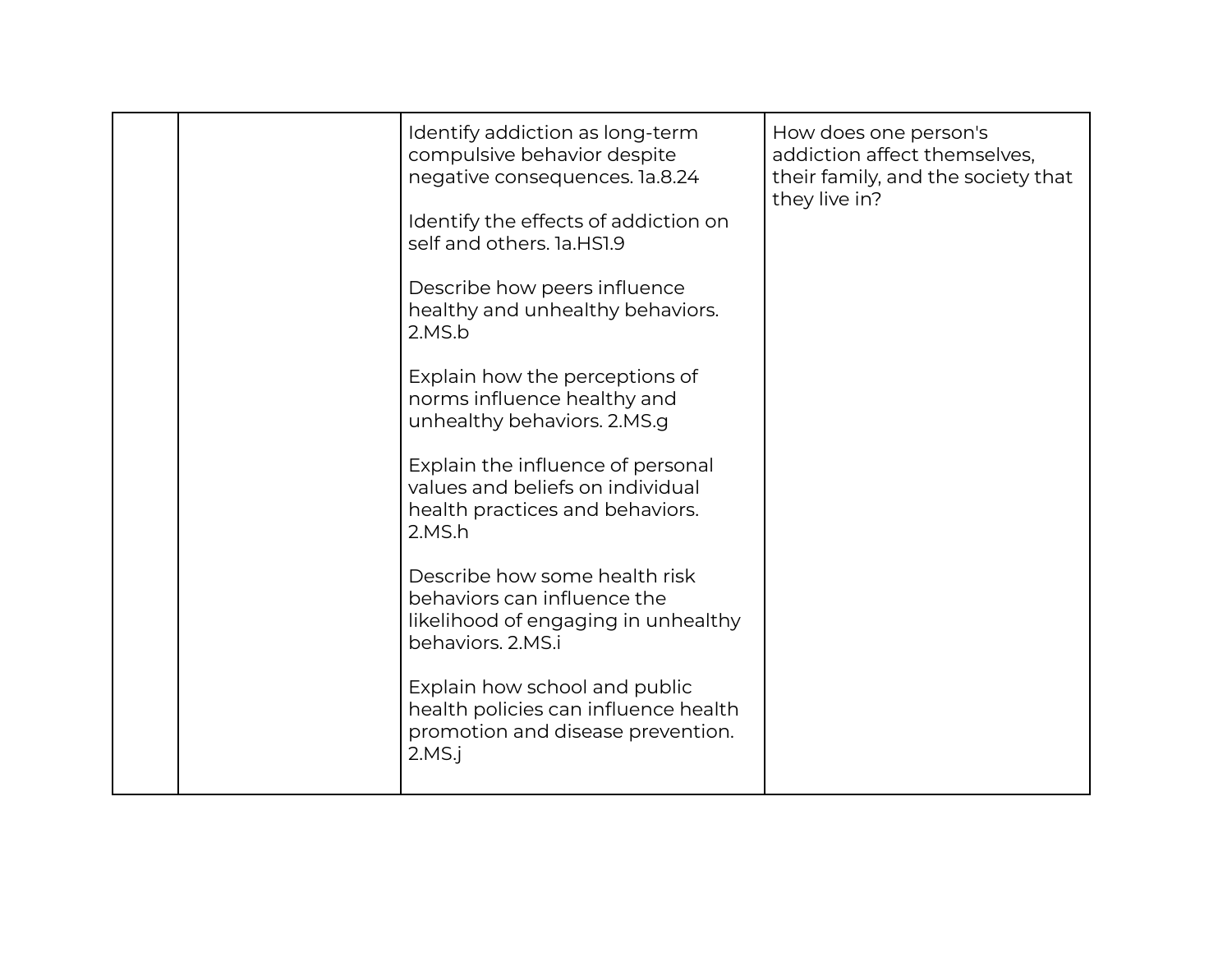|                                                                                    | Explain the importance of assuming<br>responsibility for personal health<br>behaviors. 7.MS.a                                                                                                                                                                                                                                                                                                                                                                                                                                                                                                                                                                                       |                                                                      |
|------------------------------------------------------------------------------------|-------------------------------------------------------------------------------------------------------------------------------------------------------------------------------------------------------------------------------------------------------------------------------------------------------------------------------------------------------------------------------------------------------------------------------------------------------------------------------------------------------------------------------------------------------------------------------------------------------------------------------------------------------------------------------------|----------------------------------------------------------------------|
| Speaker from Health<br>Department on the<br>topic of Substance<br>Abuse Prevention | Identify addiction as long-term<br>compulsive behavior despite<br>negative consequences. la.8.24<br>Describe the relationship between<br>substance use and health risks<br>including unintentional injuries,<br>violence, suicide, and sexual risk<br>behaviors. 1b.8.2<br>Defend the benefits of being free<br>from alcohol, opioids, nicotine<br>products, marijuana products, and<br>other trending drugs or substances.<br>1b.8.4<br>List qualities of an adult whom a<br>student can rely upon for support.<br>1d.8.13<br>Examine how the family influences<br>the health of adolescents, 2.MS.a<br>Describe how peers influence<br>healthy and unhealthy behaviors.<br>2.MS.c | How can the choices that you<br>make today impact my future<br>self? |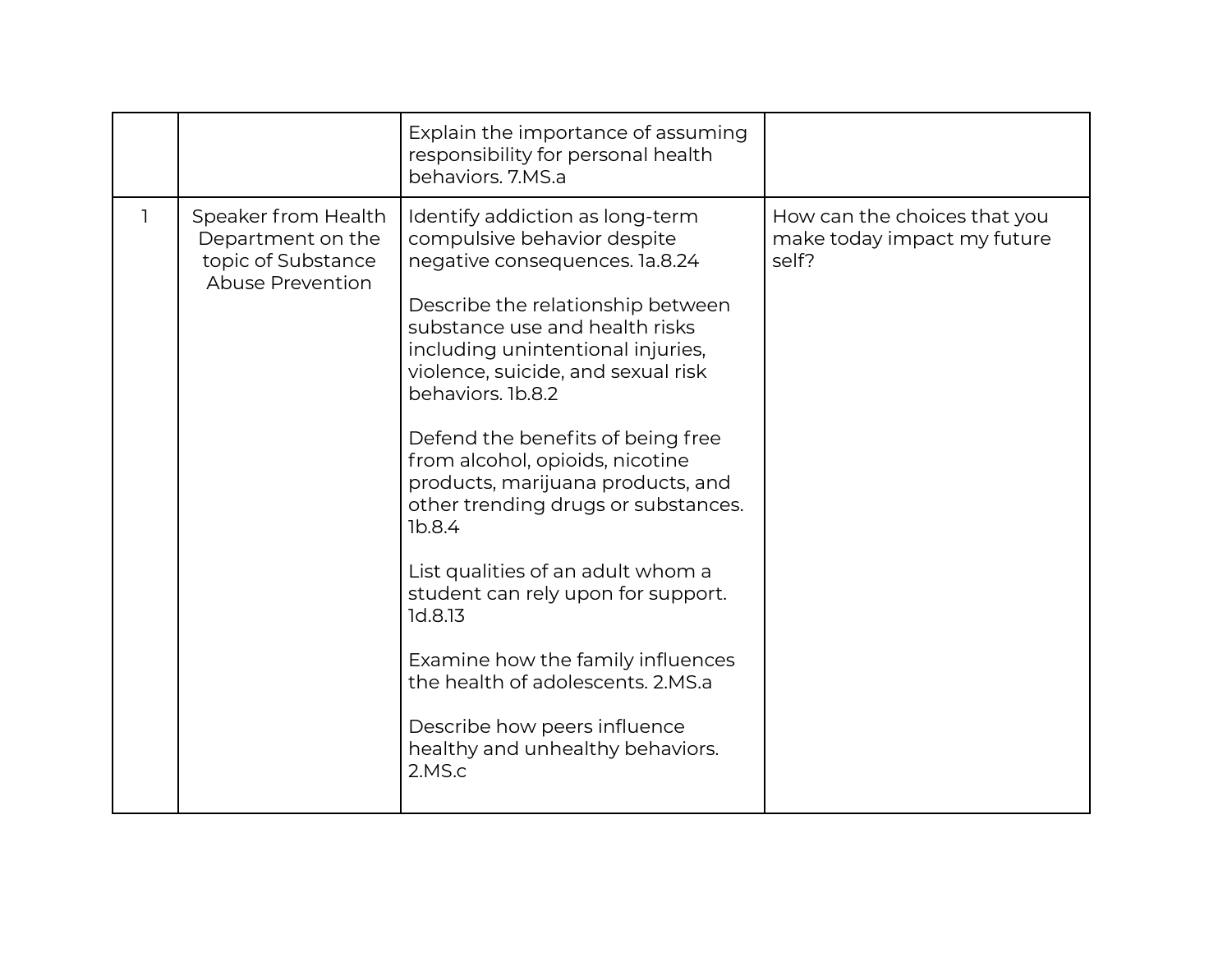|  | Explain the influence of personal<br>values and beliefs on individual<br>health practices and behaviors.<br>2.MS.h                                                                                         |  |
|--|------------------------------------------------------------------------------------------------------------------------------------------------------------------------------------------------------------|--|
|  | Describe how some health risk<br>behaviors can influence the<br>likelihood of engaging in unhealthy<br>behaviors, 2.MS.i<br>Access valid health information from<br>home, school, and community.<br>3.MS.b |  |
|  | Analyze the outcomes of a<br>health-related decision. 5.MS.g                                                                                                                                               |  |
|  | Develop a goal to adopt, maintain, or<br>improve personal health practices.<br>6.MS.b                                                                                                                      |  |
|  | Apply strategies and skills needed to<br>attain a personal health goal. 6.MS.c                                                                                                                             |  |
|  | Describe how personal health goals<br>can vary with changing abilities,<br>priorities, and responsibilities. 6.MS.d                                                                                        |  |
|  | Explain the importance of assuming<br>responsibility for personal health<br>behaviors, 7.MS.a                                                                                                              |  |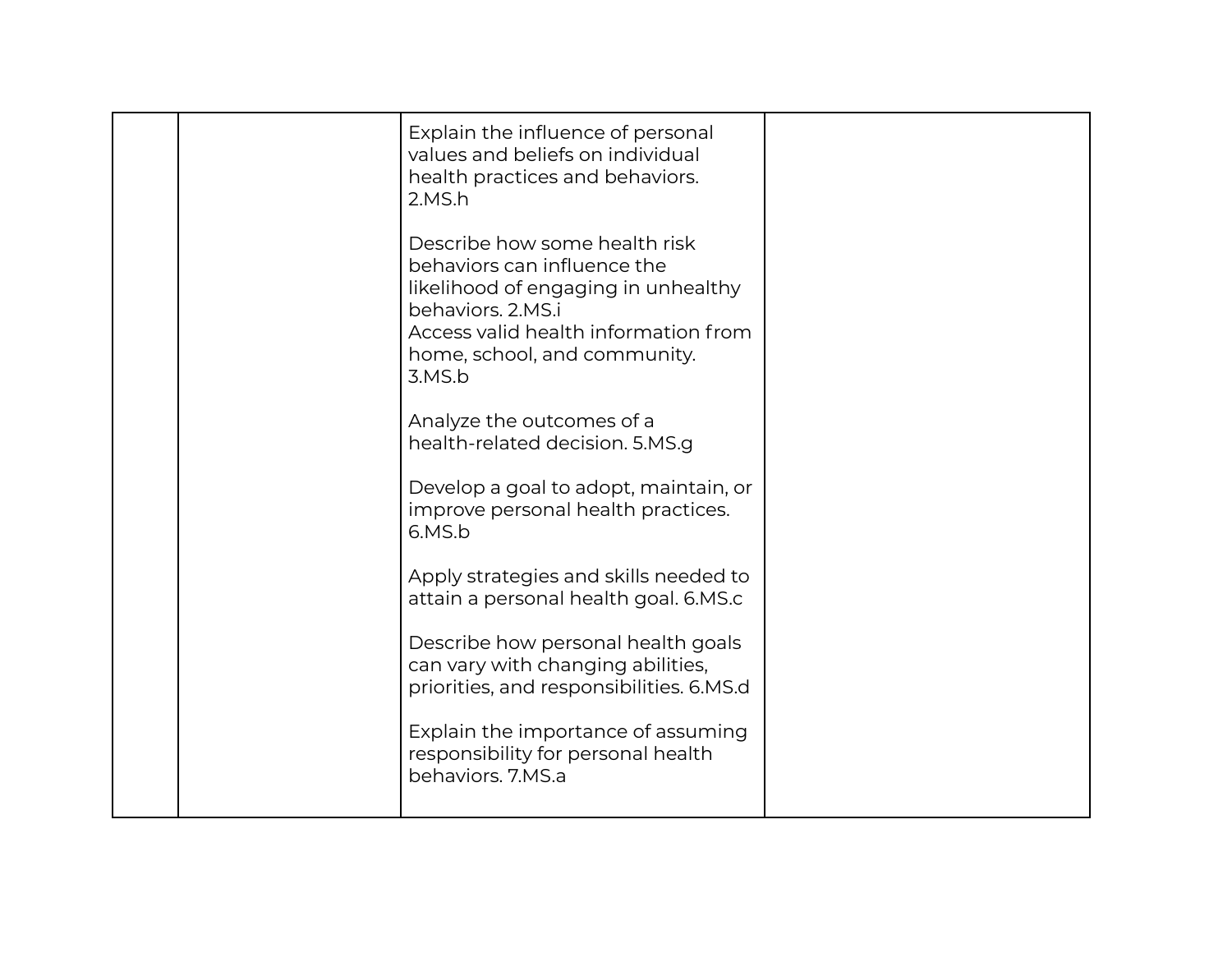|   |                                                             | Demonstrate how to influence and<br>support others to make positive<br>health choices. 8.MS.b                                                                                                                                                                                                                                                                                                                                                                                                                                                                                                                                                                                                                                                                         |                                                                                                                                                                                                                                                                                                                                                     |
|---|-------------------------------------------------------------|-----------------------------------------------------------------------------------------------------------------------------------------------------------------------------------------------------------------------------------------------------------------------------------------------------------------------------------------------------------------------------------------------------------------------------------------------------------------------------------------------------------------------------------------------------------------------------------------------------------------------------------------------------------------------------------------------------------------------------------------------------------------------|-----------------------------------------------------------------------------------------------------------------------------------------------------------------------------------------------------------------------------------------------------------------------------------------------------------------------------------------------------|
| 2 | Over-the-Counter<br>(OTC) and<br>Prescription (Rx)<br>Drugs | Identify the negative effects of<br>incorrect use of prescription drugs<br>and over-the-counter medicines.<br>1b.7.1<br>Summarize the negative<br>consequences of using alcohol,<br>nicotine products, marijuana<br>products, opioids (including the<br>lethal effects of fentanyl), and other<br>trending drugs or substances. 1.b.8.1<br>Describe the relationship between<br>substance use and health risks<br>including unintentional injuries,<br>violence, suicide, and sexual risk<br>behaviors. 1b.8.2<br>Describe how peers influence<br>healthy and unhealthy behaviors.<br>2.MS.c<br>Analyze how messages from media<br>influence health behaviors, 2.MS.e<br>Explain how the perceptions of<br>norms influence healthy and<br>unhealthy behaviors. 2.MS.g | What are consequences of using<br>OTC and Prescription drugs<br>inappropriately?<br>If you were at a Pharm Party but<br>chose to not take any drugs,<br>what risks would you still be<br>taking?<br>If you were a pharmaceutical<br>manufacturer, what would you<br>require to be printed on all pills -<br>not bottles but the actual<br>medicine? |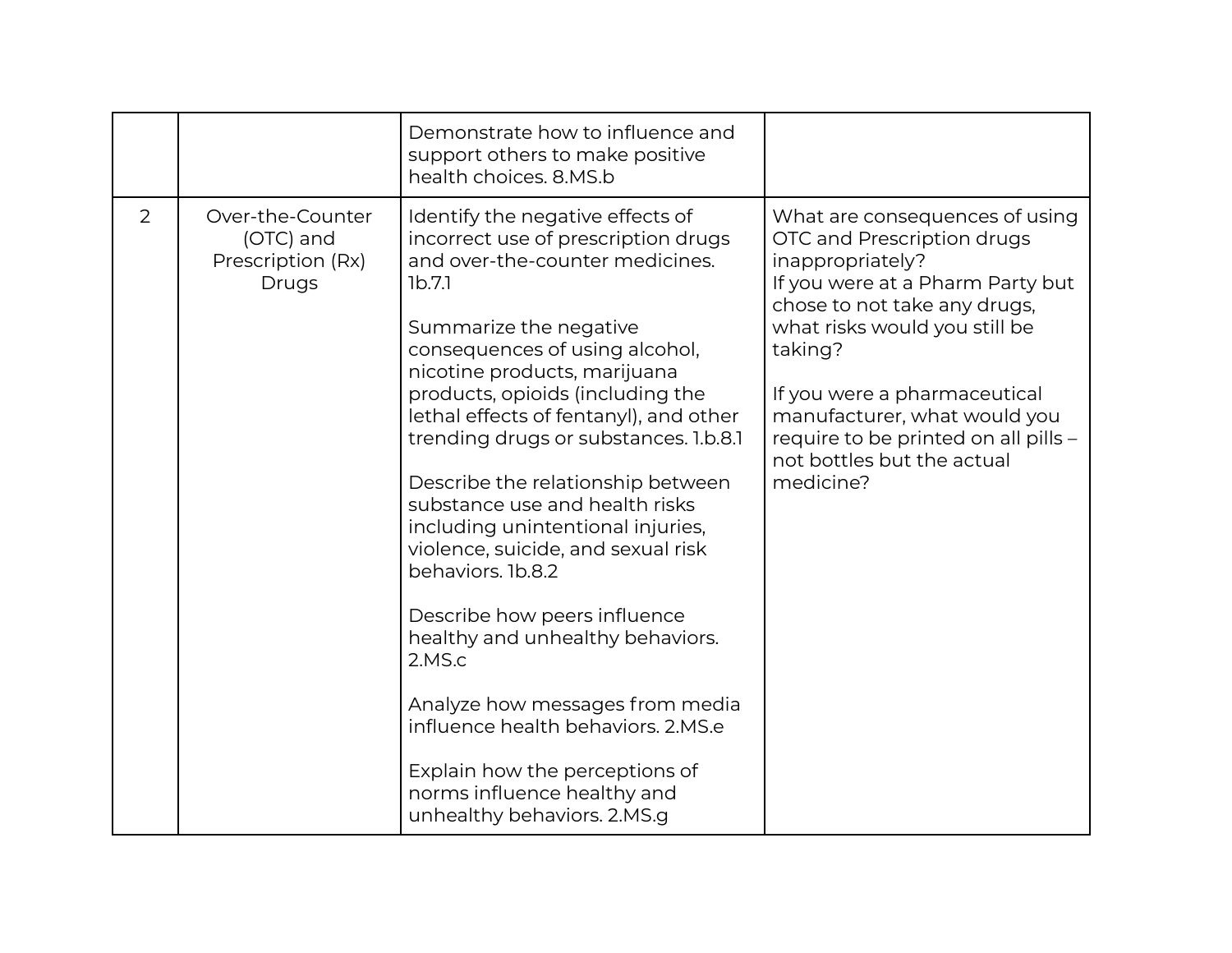|   |        | Describe how some health risk<br>behaviors can influence the<br>likelihood of engaging in unhealthy<br>behaviors. 2.MS.i<br>Analyze the validity of health<br>information, products, and services.<br>3.MS.a<br>Access valid health information from<br>home, school, and community.<br>3.MS.b<br>Demonstrate refusal and negotiation<br>skills to avoid or reduce health risks.<br>4.MS.a<br>Predict the potential short-term<br>impact of each alternative on self<br>and others, 5.MS.e<br>Explain the importance of assuming<br>responsibility for personal health<br>behaviors. 7.MS.a |                                                                                                                                                                      |
|---|--------|---------------------------------------------------------------------------------------------------------------------------------------------------------------------------------------------------------------------------------------------------------------------------------------------------------------------------------------------------------------------------------------------------------------------------------------------------------------------------------------------------------------------------------------------------------------------------------------------|----------------------------------------------------------------------------------------------------------------------------------------------------------------------|
| 3 | Heroin | Summarize the negative<br>consequences of using alcohol,<br>nicotine products, marijuana<br>products, opioids (including the<br>lethal effects of fentanyl), and other<br>trending drugs or substances. 1.b.8.1                                                                                                                                                                                                                                                                                                                                                                             | If Heroin is the most addictive<br>illegal drug, why do you think<br>many people still try it?<br>Do you think someone who is a<br>heroin addict could fully recover |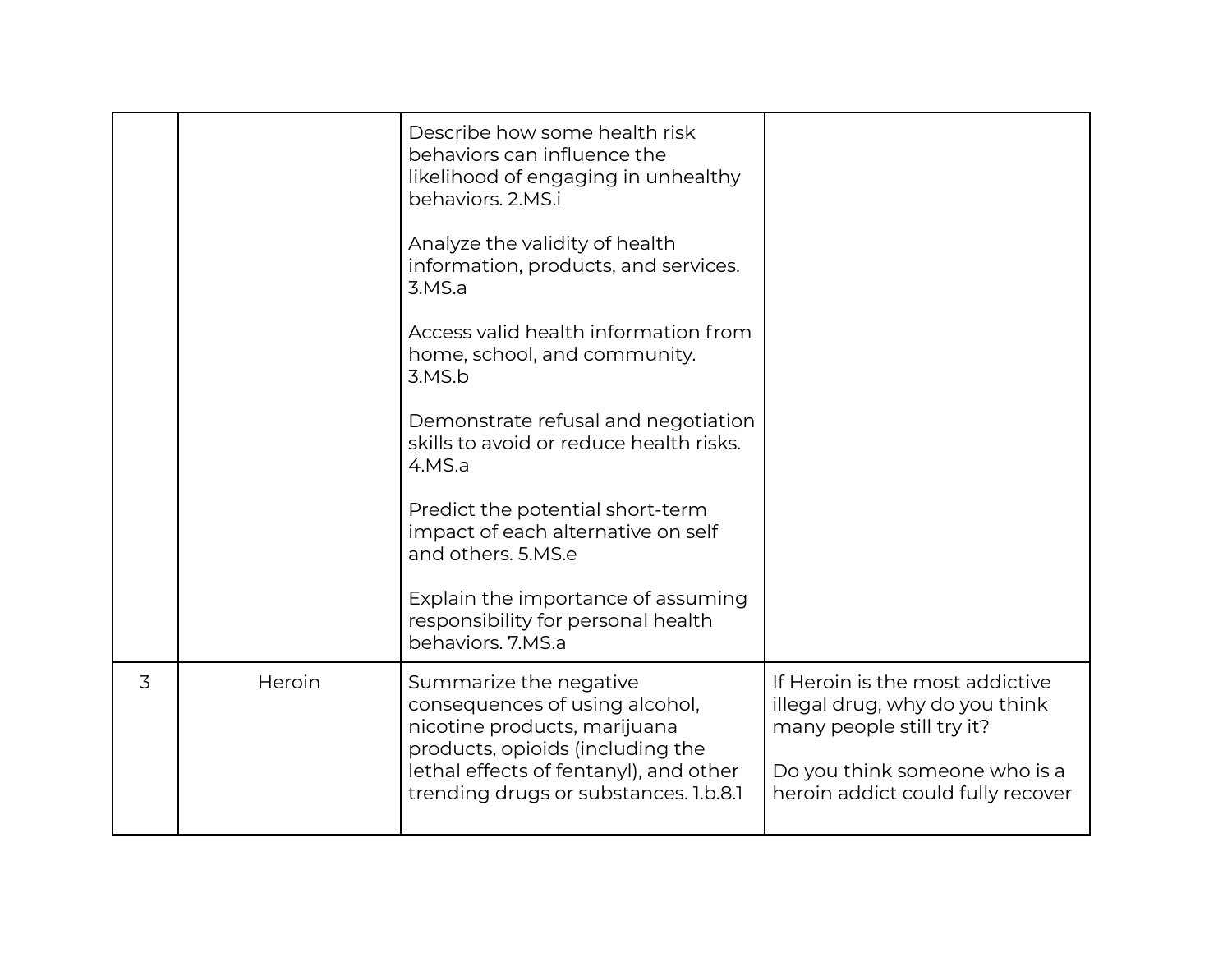|  | Describe the relationship between<br>substance use and health risks<br>including unintentional injuries,<br>violence, suicide, and sexual risk<br>behaviors. 1b.8.2 | and live a healthy life? Why or<br>why not?<br>What power do other people<br>have over an addict's life? |
|--|---------------------------------------------------------------------------------------------------------------------------------------------------------------------|----------------------------------------------------------------------------------------------------------|
|  | Describe how peers influence<br>healthy and unhealthy behaviors.<br>2.MS.c                                                                                          |                                                                                                          |
|  | Analyze how messages from media<br>influence health behaviors. 2.MS.e                                                                                               |                                                                                                          |
|  | Explain how the perceptions of<br>norms influence healthy and<br>unhealthy behaviors. 2.MS.g                                                                        |                                                                                                          |
|  | Describe how some health risk<br>behaviors can influence the<br>likelihood of engaging in unhealthy<br>behaviors. 2.MS.i                                            |                                                                                                          |
|  | Analyze the validity of health<br>information, products, and services.<br>3.MS.a<br>Access valid health information from<br>home, school, and community.<br>3.MS.b  |                                                                                                          |
|  | Demonstrate refusal and negotiation<br>skills to avoid or reduce health risks.<br>4.MS.a                                                                            |                                                                                                          |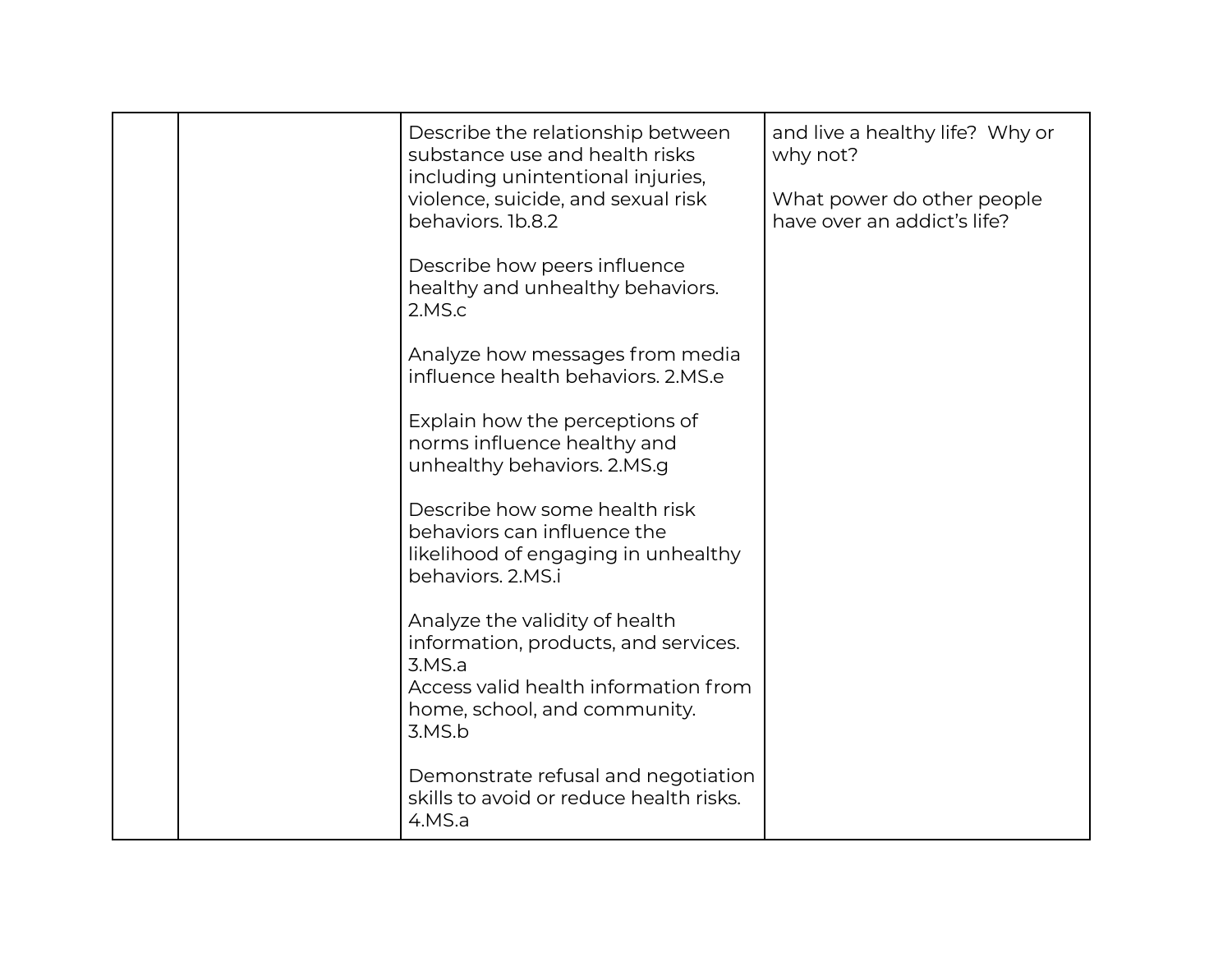|   |          | Predict the potential short-term<br>impact of each alternative on self<br>and others. 5.MS.e<br>Explain the importance of assuming<br>responsibility for personal health<br>behaviors, 7.MS.a                                                                                                                                                                                                                                                                                                                                                                                                                                                 |                                                                                                                                                                         |
|---|----------|-----------------------------------------------------------------------------------------------------------------------------------------------------------------------------------------------------------------------------------------------------------------------------------------------------------------------------------------------------------------------------------------------------------------------------------------------------------------------------------------------------------------------------------------------------------------------------------------------------------------------------------------------|-------------------------------------------------------------------------------------------------------------------------------------------------------------------------|
| 3 | Fentanyl | Summarize the negative<br>consequences of using alcohol,<br>nicotine products, marijuana<br>products, opioids (including the<br>lethal effects of fentanyl), and other<br>trending drugs or substances. 1.b.8.1<br>Describe the relationship between<br>substance use and health risks<br>including unintentional injuries,<br>violence, suicide, and sexual risk<br>behaviors. 1b.8.2<br>Describe how peers influence<br>healthy and unhealthy behaviors.<br>2.MS.c<br>Analyze how messages from media<br>influence health behaviors, 2.MS.e<br>Explain how the perceptions of<br>norms influence healthy and<br>unhealthy behaviors. 2.MS.g | What makes fentanyl so<br>dangerous to a person's health?<br>Why would someone be<br>prescribed fentanyl?<br>What are some examples of<br>community resources for help? |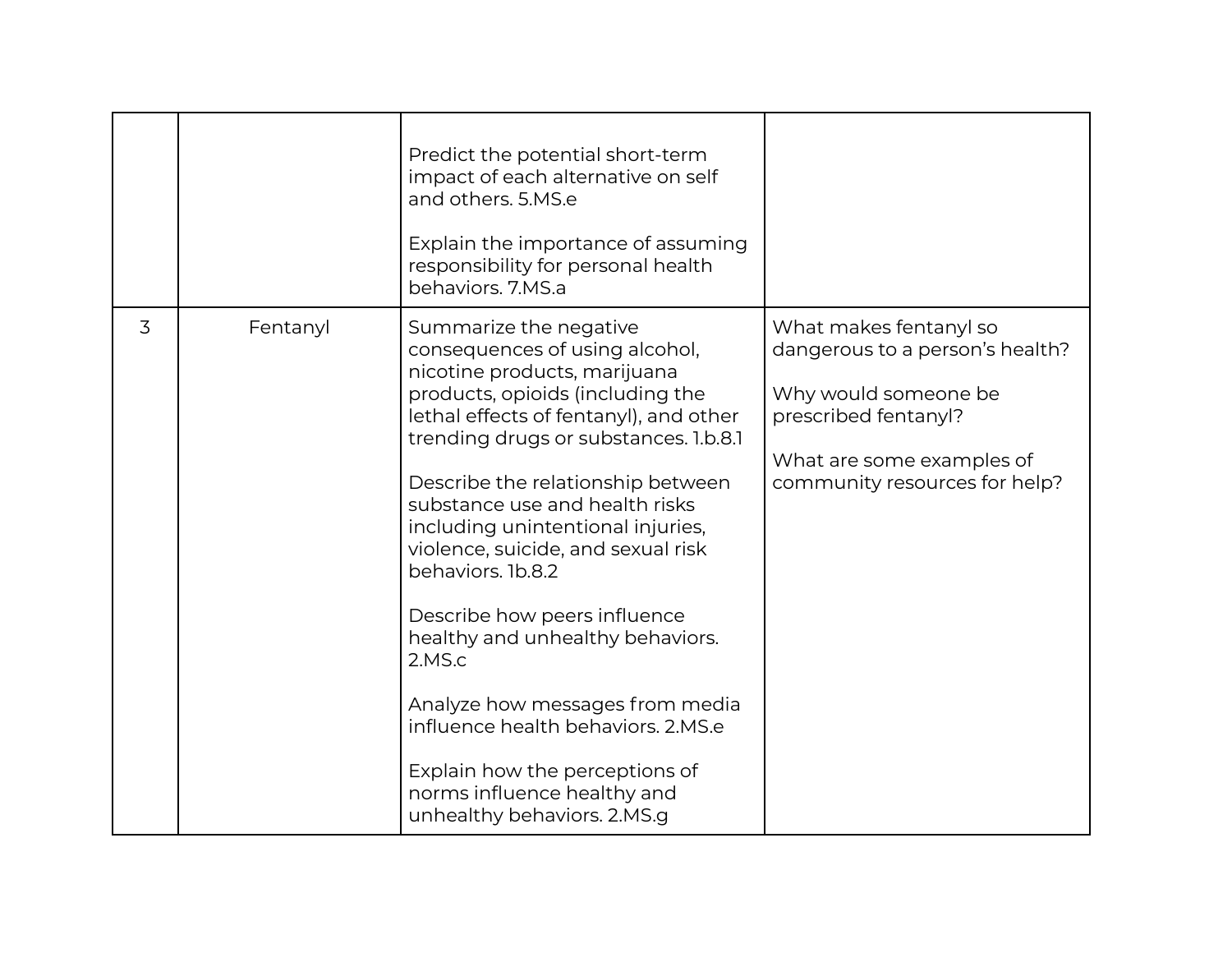|   |                                                  | Describe how some health risk<br>behaviors can influence the<br>likelihood of engaging in unhealthy<br>behaviors, 2.MS.i<br>Analyze the validity of health<br>information, products, and services.<br>3.MS.a<br>Access valid health information from<br>home, school, and community.<br>3.MS.b<br>Demonstrate refusal and negotiation<br>skills to avoid or reduce health risks.<br>4.MS.a<br>Predict the potential short-term<br>impact of each alternative on self<br>and others. 5.MS.e<br>Explain the importance of assuming<br>responsibility for personal health<br>behaviors. 7.MS.a |                                                                           |
|---|--------------------------------------------------|---------------------------------------------------------------------------------------------------------------------------------------------------------------------------------------------------------------------------------------------------------------------------------------------------------------------------------------------------------------------------------------------------------------------------------------------------------------------------------------------------------------------------------------------------------------------------------------------|---------------------------------------------------------------------------|
|   | <b>Safety and Violence</b><br><b>Prevention:</b> |                                                                                                                                                                                                                                                                                                                                                                                                                                                                                                                                                                                             | <b>Safety and Violence Prevention</b><br><b>Unit Essential Questions:</b> |
| 2 | Internet Safety                                  | Evaluate how sharing or posting<br>personal information electronically<br>about self or others on social media                                                                                                                                                                                                                                                                                                                                                                                                                                                                              | How can a person stay safe on<br>the internet?                            |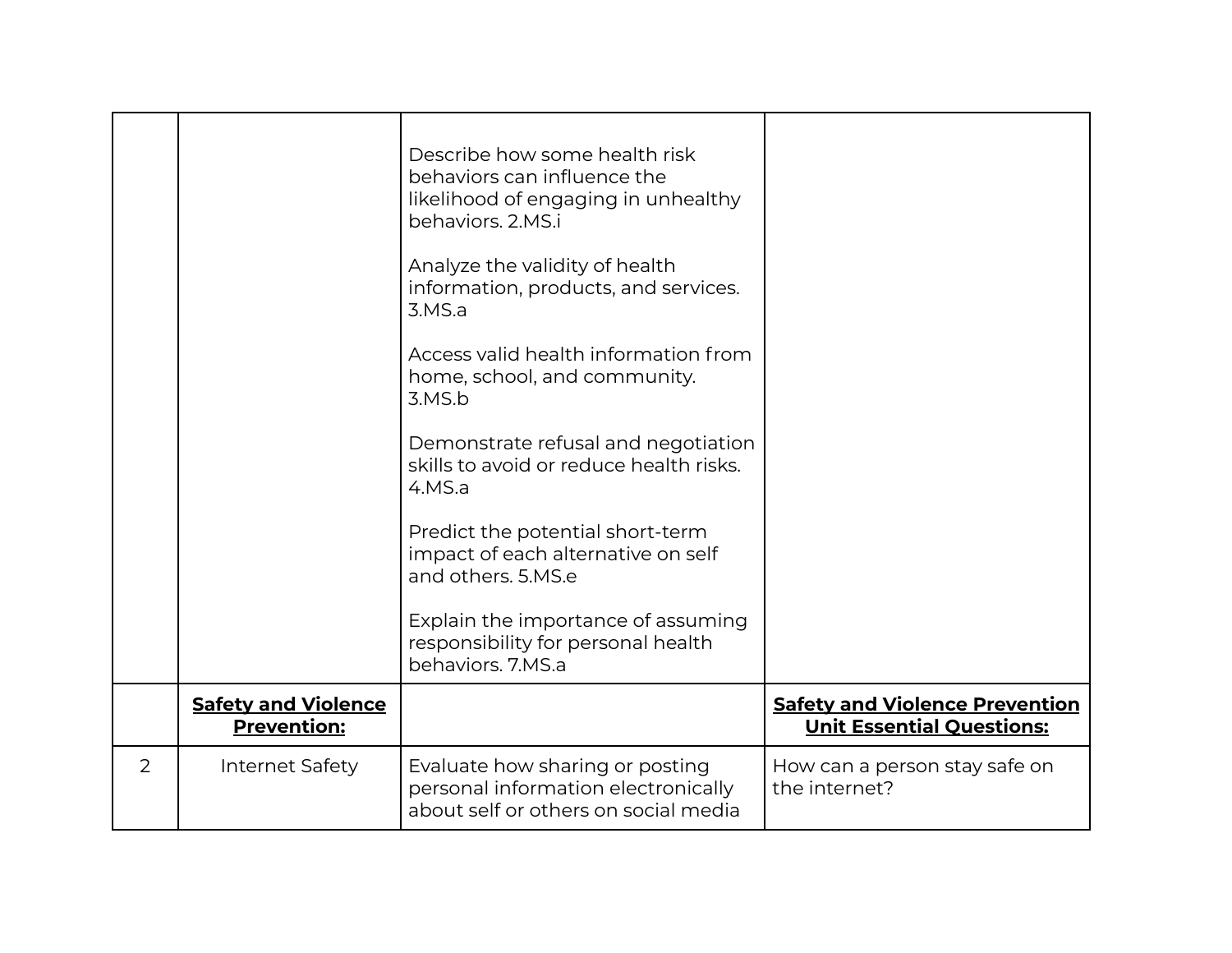|  | sites can impact mental and<br>emotional health. 1a.8.10<br>Analyze positive and negative effects<br>of social media. 1a.HS1.16<br>Analyze the negative consequences<br>of sending sexually explicit pictures<br>or messages by email or cell phone<br>or posting sexually explicit pictures<br>on social media sites. 1c.8.19<br>Identify how to use technology and<br>social media safely and respectfully<br>and laws pertaining to dissemination<br>of intimate images. 1d.8.3<br>Describe how peers influence<br>healthy and unhealthy behaviors.<br>2.MS.c<br>Analyze how messages from media<br>influence health behaviors, 2.MS.e<br>Analyze the influence of technology<br>on personal and family health. 2.MS.f | What does your current online<br>profile suggest about your<br>character? |
|--|---------------------------------------------------------------------------------------------------------------------------------------------------------------------------------------------------------------------------------------------------------------------------------------------------------------------------------------------------------------------------------------------------------------------------------------------------------------------------------------------------------------------------------------------------------------------------------------------------------------------------------------------------------------------------------------------------------------------------|---------------------------------------------------------------------------|
|  | Explain how the perceptions of<br>norms influence healthy and<br>unhealthy behaviors. 2.MS.g                                                                                                                                                                                                                                                                                                                                                                                                                                                                                                                                                                                                                              |                                                                           |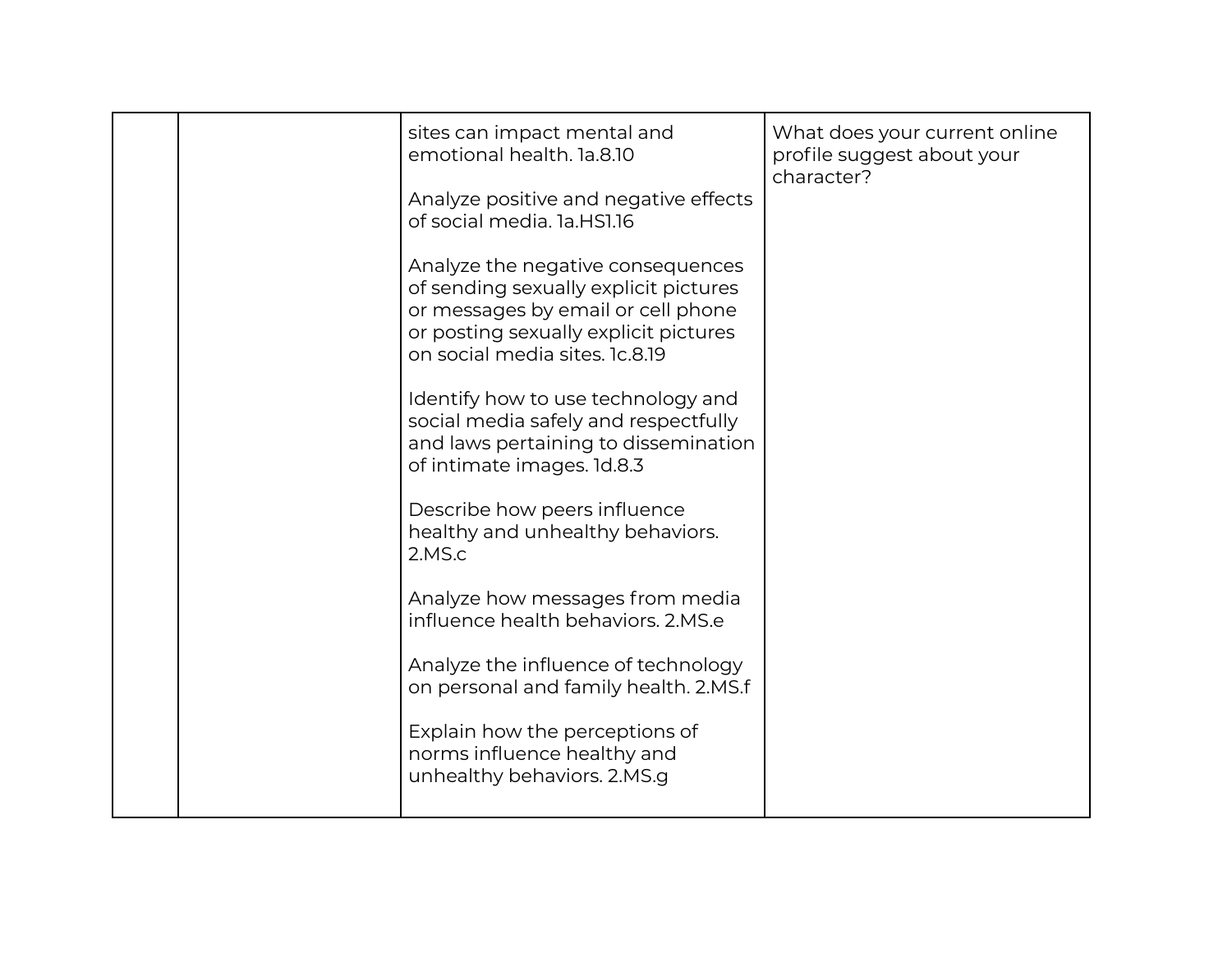|   |                                    | Describe situations that may require<br>professional health services. 3.MS.d<br>Demonstrate refusal and negotiation<br>skills to avoid or reduce health risks.<br>4.MS.b<br>Analyze the outcomes of a<br>health-related decision. 5.MS.g<br>Demonstrate behaviors that avoid or<br>reduce health risks to self and others.<br>7.MS.c                                                                                                                                                                                                  |                                                                                                                                                                        |
|---|------------------------------------|---------------------------------------------------------------------------------------------------------------------------------------------------------------------------------------------------------------------------------------------------------------------------------------------------------------------------------------------------------------------------------------------------------------------------------------------------------------------------------------------------------------------------------------|------------------------------------------------------------------------------------------------------------------------------------------------------------------------|
| 4 | Healthy/Unhealthy<br>Relationships | Distinguish healthy relationships<br>from unhealthy ones. 1c.8.1<br>Describe strategies a student might<br>use to end an unhealthy relationship,<br>including involving a trusted adult<br>who can help. 1c.8.3<br>Summarize why individuals have the<br>right to refuse sexual contact. Ic.8.4<br>Analyze factors and other<br>substances that can affect the ability<br>to give or perceive consent to sexual<br>activity. 1c.8.5<br>Explain the importance of setting<br>personal limits to avoid sexual risk<br>behaviors. 1c.8.6 | How can a person establish a<br>healthy relationship?<br>How can a person establish<br>healthy relationships?<br>What are 3 qualities of an<br>unhealthy relationship? |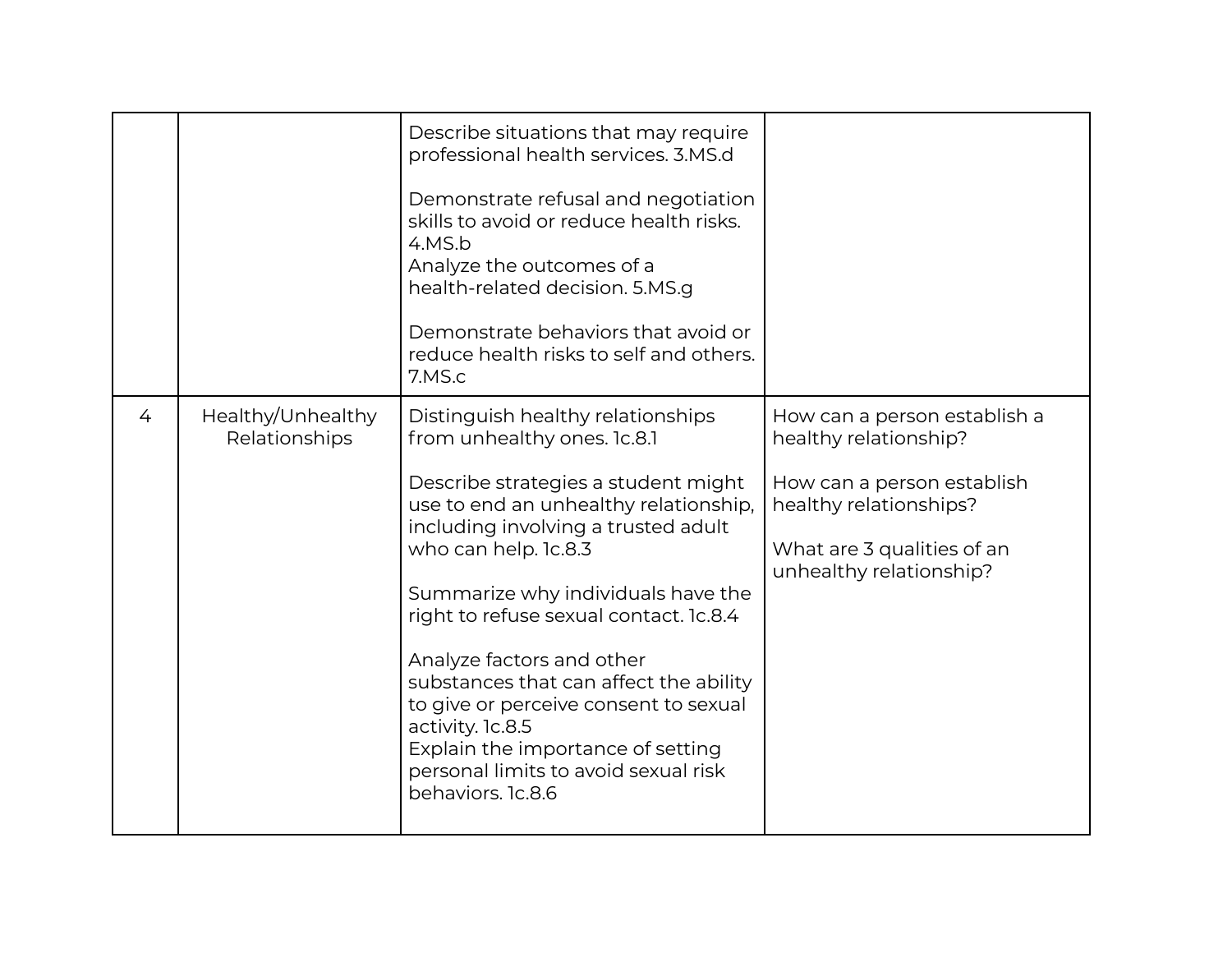| Describe the state and federal laws<br>that impact young people's sexual<br>health rights, ability to give and<br>receive sexual consent, and<br>engagement with sexually explicit<br>media. 1c.8.18 |  |
|------------------------------------------------------------------------------------------------------------------------------------------------------------------------------------------------------|--|
| Distinguish between appropriate<br>and inappropriate verbal and/or<br>non-verbal interactions. 1d.8.4                                                                                                |  |
| Explain the importance of setting<br>and respecting personal<br>limits/boundaries. 1d.8.5                                                                                                            |  |
| Describe why individuals have the<br>right to refuse sexual contact. 1d.8.6                                                                                                                          |  |
| Define affirmative consent. 1d.8.7                                                                                                                                                                   |  |
| Explain that no one has the right to<br>touch anyone else in a sexual<br>manner if they do not want to be<br>touched. 1d.8.8                                                                         |  |
| Demonstrate the ability to recognize<br>and respond to situations that<br>threaten sexual health safety. 1d.8.15                                                                                     |  |
| Explain why a person who has been<br>sexually mistreated, groomed,                                                                                                                                   |  |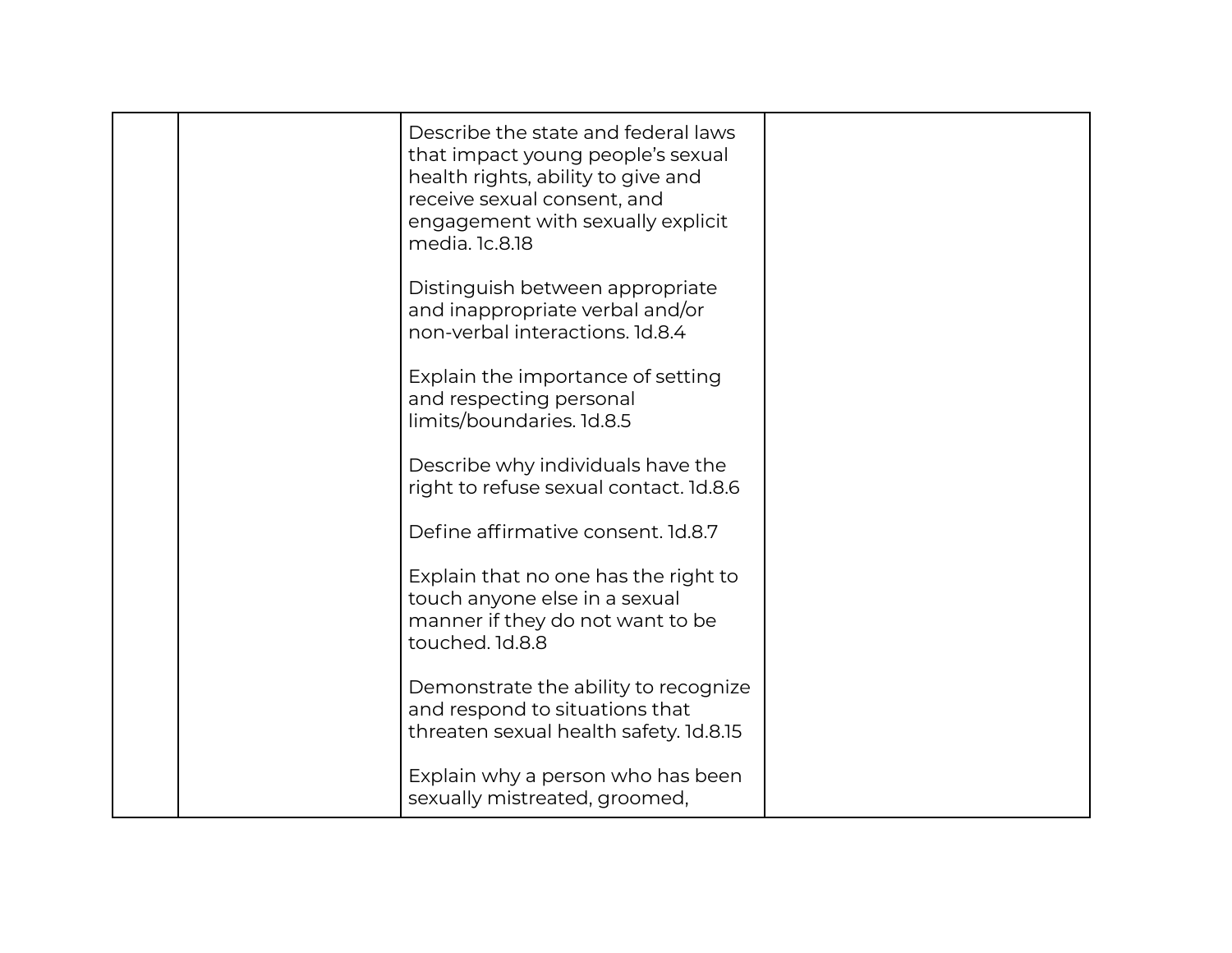|   |                                             | harassed, abused, assaulted, or<br>exploited is not at fault. 1d.8.16                                                 |                                                        |
|---|---------------------------------------------|-----------------------------------------------------------------------------------------------------------------------|--------------------------------------------------------|
|   |                                             | Describe how peers influence<br>healthy and unhealthy behaviors.<br>2.MS.c                                            |                                                        |
|   |                                             | Analyze how messages from media<br>influence health behaviors, 2.MS.e                                                 |                                                        |
|   |                                             | Analyze the influence of technology<br>on personal and family health. 2.MS.f                                          |                                                        |
|   |                                             | Explain how the perceptions of<br>norms influence healthy and<br>unhealthy behaviors. 2.MS.g                          |                                                        |
|   |                                             | Describe situations that may require<br>professional health services. 3.MS.d                                          |                                                        |
|   |                                             | Demonstrate refusal and negotiation<br>skills to avoid or reduce health risks.<br>4.MS.b<br>Analyze the outcomes of a |                                                        |
|   |                                             | health-related decision. 5.MS.g<br>Demonstrate behaviors that avoid or                                                |                                                        |
|   |                                             | reduce health risks to self and others.<br>7.MS.c                                                                     |                                                        |
| 1 | Speaker from RCIS<br>on the topic of Safety | Distinguish healthy relationships<br>from unhealthy ones. 1c.8.1                                                      | What is the difference between<br>sexual assault/rape? |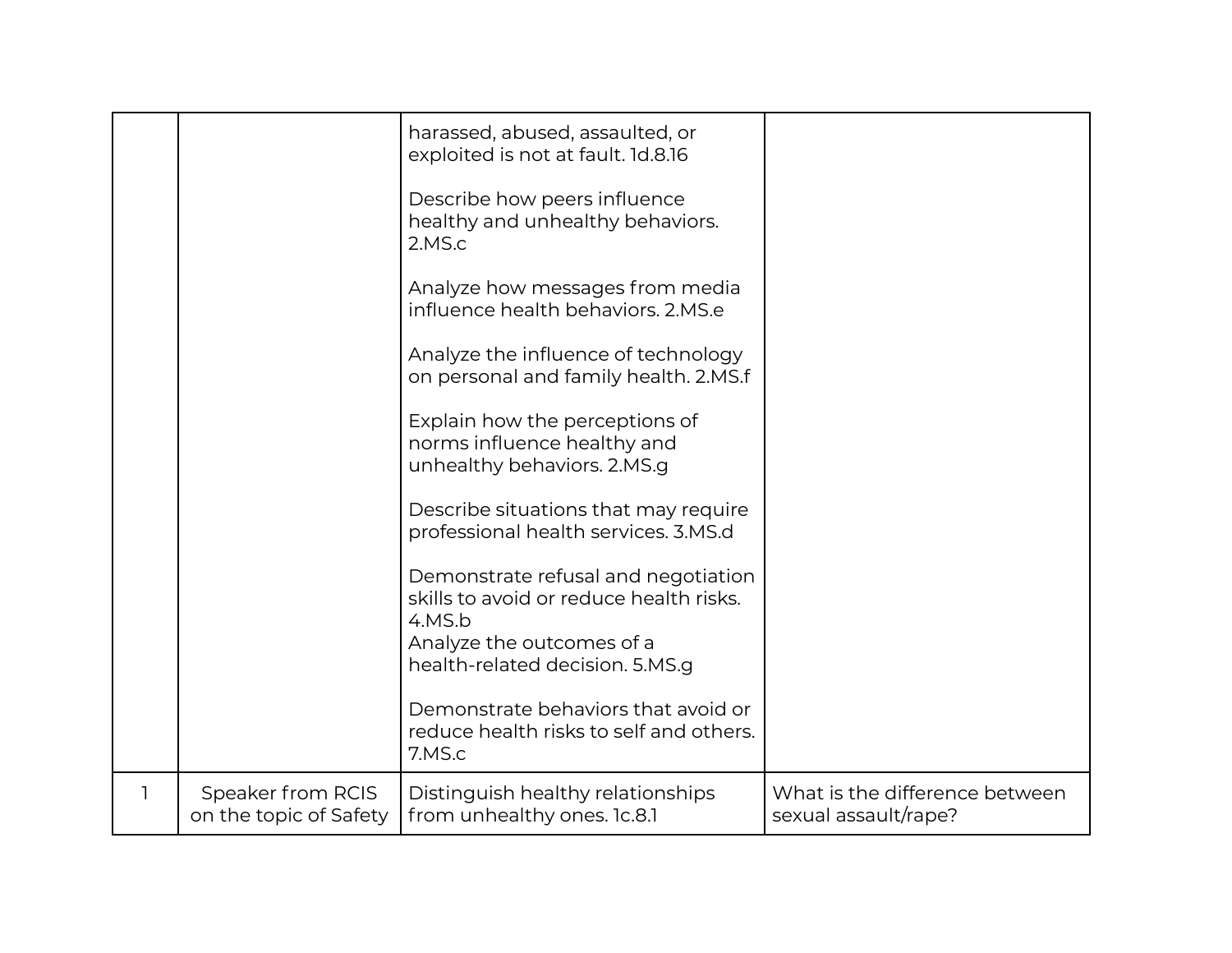| and Violence<br>Prevention | Describe strategies a student might<br>use to end an unhealthy relationship,<br>including involving a trusted adult<br>who can help. 1c.8.3<br>Summarize why individuals have the<br>right to refuse sexual contact. 1c.8.4<br>Analyze factors and other<br>substances that can affect the ability<br>to give or perceive consent to sexual<br>activity. 1c.8.5<br>Explain the importance of setting<br>personal limits to avoid sexual risk<br>behaviors. 1c.8.6<br>Describe the state and federal laws<br>that impact young people's sexual<br>health rights, ability to give and<br>receive sexual consent, and<br>engagement with sexually explicit<br>media. 1c.8.18<br>Distinguish between appropriate<br>and inappropriate verbal and/or<br>non-verbal interactions. 1d.8.4<br>Explain the importance of setting<br>and respecting personal<br>limits/boundaries. 1d.8.5 |  |
|----------------------------|---------------------------------------------------------------------------------------------------------------------------------------------------------------------------------------------------------------------------------------------------------------------------------------------------------------------------------------------------------------------------------------------------------------------------------------------------------------------------------------------------------------------------------------------------------------------------------------------------------------------------------------------------------------------------------------------------------------------------------------------------------------------------------------------------------------------------------------------------------------------------------|--|
|                            |                                                                                                                                                                                                                                                                                                                                                                                                                                                                                                                                                                                                                                                                                                                                                                                                                                                                                 |  |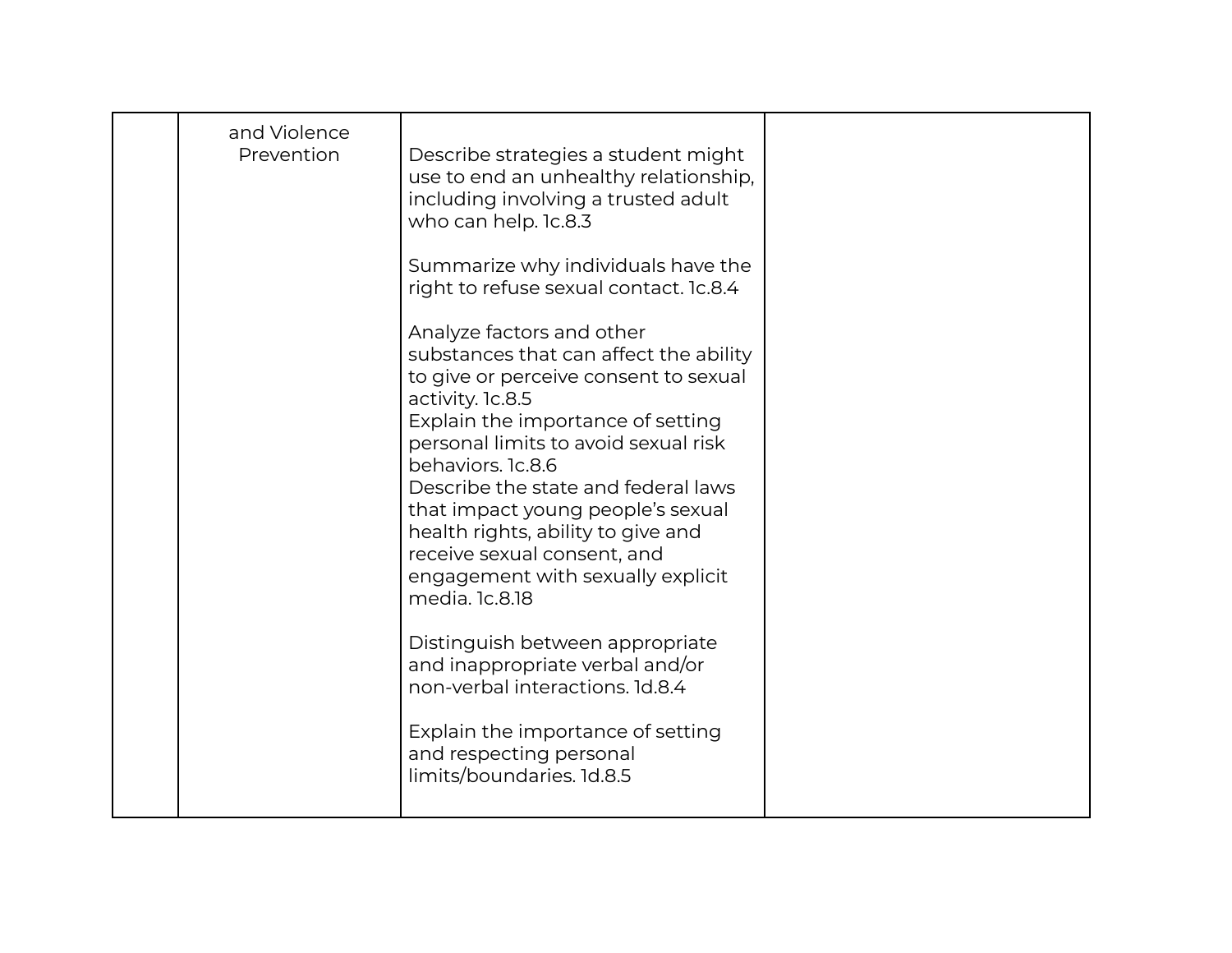|  | Describe why individuals have the<br>right to refuse sexual contact. 1d.8.6                                                                                                                                               |  |
|--|---------------------------------------------------------------------------------------------------------------------------------------------------------------------------------------------------------------------------|--|
|  | Define affirmative consent. 1d.8.7                                                                                                                                                                                        |  |
|  | Explain that no one has the right to<br>touch anyone else in a sexual<br>manner if they do not want to be<br>touched. 1d.8.8                                                                                              |  |
|  | Describe situations and behaviors<br>that constitute sexual mistreatment<br>grooming, harassment, abuse,<br>assault, exploitation, and boundary<br>violations. 1d.8.12                                                    |  |
|  | Identify a source of support that a<br>student can go to if they or someone<br>they know is being abused or<br>assaulted. 1d.8.14                                                                                         |  |
|  | Demonstrate the ability to recognize<br>and respond to situations that<br>threaten sexual health safety. 1d.8.15                                                                                                          |  |
|  | Explain why a person who has been<br>sexually mistreated, groomed,<br>harassed, abused, assaulted, or<br>exploited is not at fault. 1d.8.16<br>Describe how peers influence<br>healthy and unhealthy behaviors.<br>2.MS.c |  |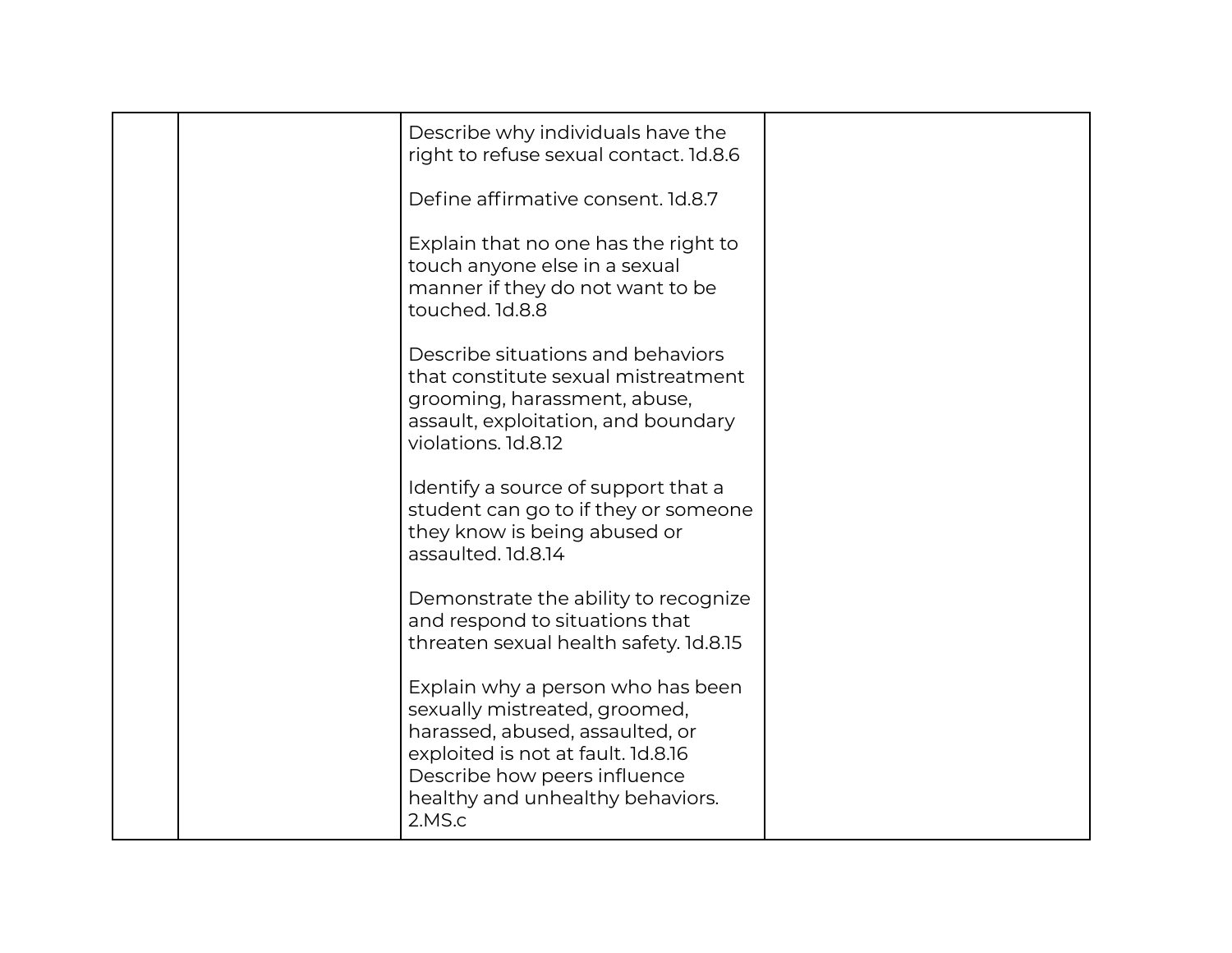|                               |                                                                                    | Analyze how messages from media<br>influence health behaviors, 2.MS.e<br>Analyze the influence of technology<br>on personal and family health. 2.MS.f<br>Explain how the perceptions of<br>norms influence healthy and<br>unhealthy behaviors. 2.MS.g<br>Describe situations that may require<br>professional health services. 3.MS.d<br>Demonstrate refusal and negotiation<br>skills to avoid or reduce health risks.<br>4.MS.b<br>Analyze the outcomes of a<br>health-related decision. 5.MS.g |                                                                   |
|-------------------------------|------------------------------------------------------------------------------------|---------------------------------------------------------------------------------------------------------------------------------------------------------------------------------------------------------------------------------------------------------------------------------------------------------------------------------------------------------------------------------------------------------------------------------------------------------------------------------------------------|-------------------------------------------------------------------|
|                               |                                                                                    | Demonstrate behaviors that avoid or<br>reduce health risks to self and others.<br>7.MS.c                                                                                                                                                                                                                                                                                                                                                                                                          |                                                                   |
| Optional if<br>time<br>allows | Speaker from<br>Amatus on the topic<br>of Safety and<br><b>Violence Prevention</b> | Distinguish healthy relationships<br>from unhealthy ones. 1c.8.1<br>Describe strategies a student might<br>use to end an unhealthy relationship,<br>including involving a trusted adult<br>who can help. 1c.8.3                                                                                                                                                                                                                                                                                   | Why is it important to recognize<br>unhealthy relationship signs? |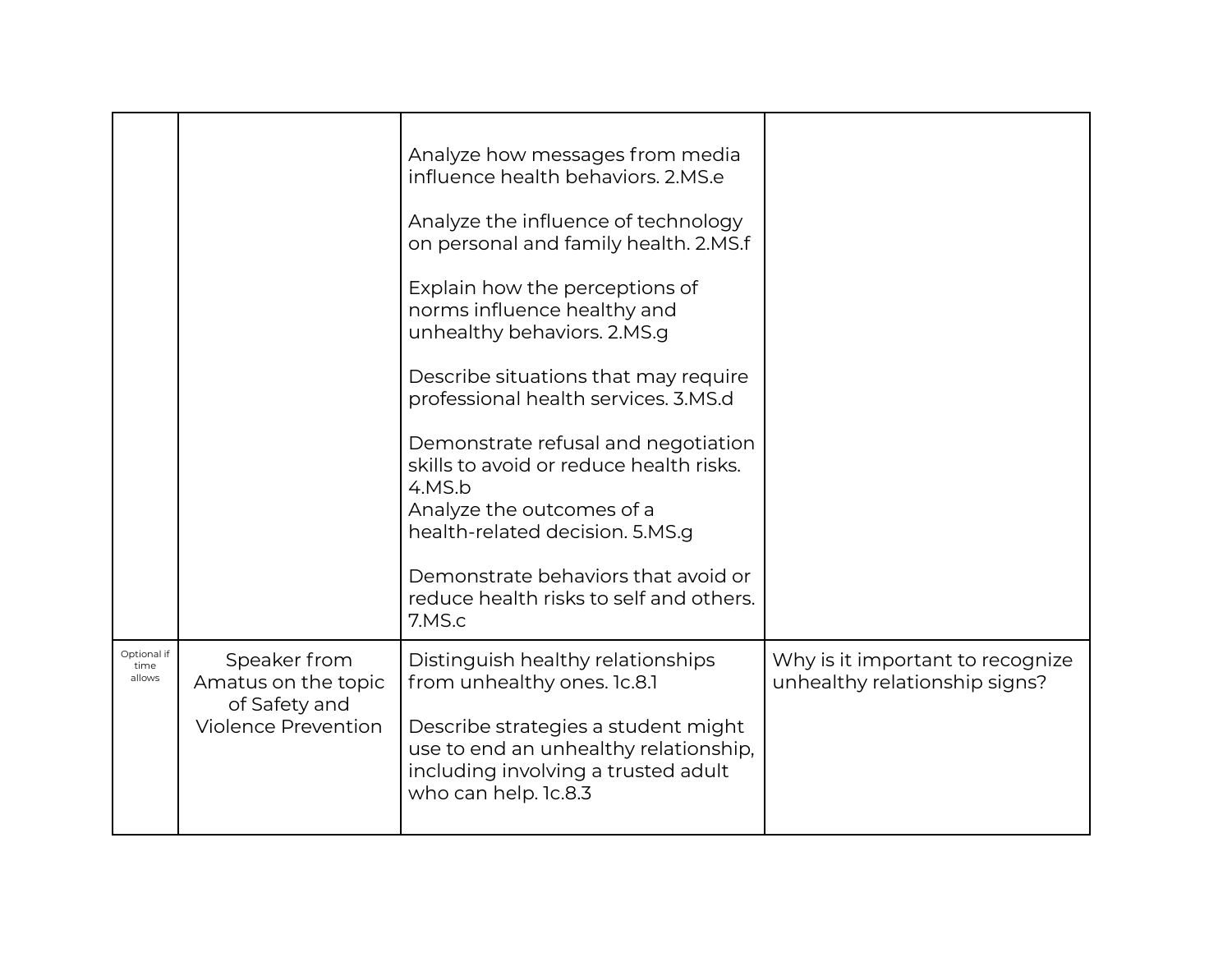| Summarize why individuals have the<br>right to refuse sexual contact. Ic.8.4<br>Analyze factors and other<br>substances that can affect the ability<br>to give or perceive consent to sexual<br>activity. 1c.8.5<br>Explain the importance of setting<br>personal limits to avoid sexual risk<br>behaviors. 1c.8.6<br>Describe the state and federal laws<br>that impact young people's sexual<br>health rights, ability to give and<br>receive sexual consent, and<br>engagement with sexually explicit |  |
|----------------------------------------------------------------------------------------------------------------------------------------------------------------------------------------------------------------------------------------------------------------------------------------------------------------------------------------------------------------------------------------------------------------------------------------------------------------------------------------------------------|--|
| media. 1c.8.18<br>Distinguish between appropriate<br>and inappropriate verbal and/or<br>non-verbal interactions. 1d.8.4<br>Explain the importance of setting<br>and respecting personal<br>limits/boundaries. 1d.8.5<br>Describe why individuals have the<br>right to refuse sexual contact. 1d.8.6<br>Define affirmative consent. 1d.8.7                                                                                                                                                                |  |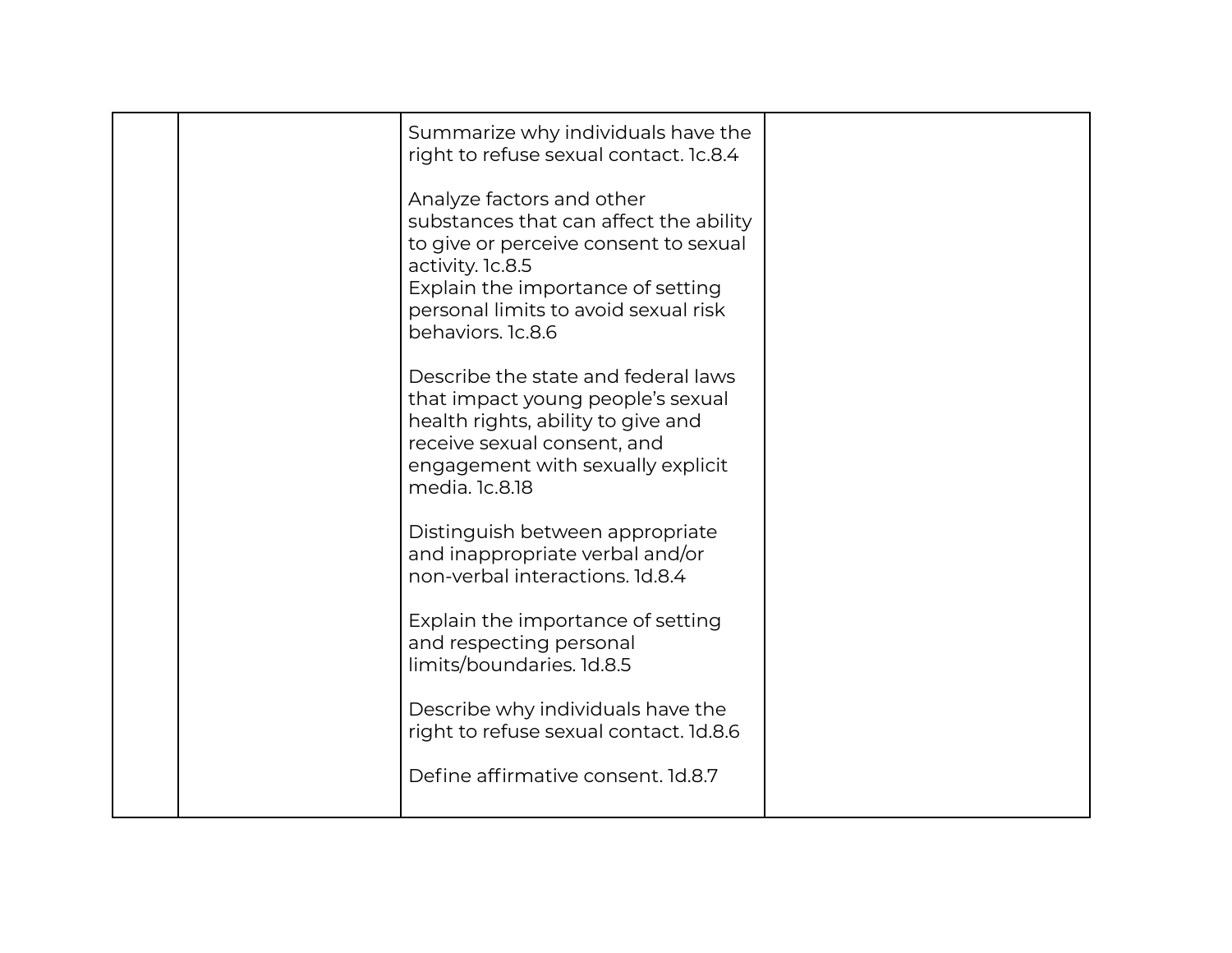|  | Explain that no one has the right to<br>touch anyone else in a sexual<br>manner if they do not want to be<br>touched. 1d.8.8                                           |  |
|--|------------------------------------------------------------------------------------------------------------------------------------------------------------------------|--|
|  | Describe situations and behaviors<br>that constitute sexual mistreatment<br>grooming, harassment, abuse,<br>assault, exploitation, and boundary<br>violations. 1d.8.12 |  |
|  | Identify a source of support that a<br>student can go to if they or someone<br>they know is being abused or<br>assaulted. 1d.8.14                                      |  |
|  | Demonstrate the ability to recognize<br>and respond to situations that<br>threaten sexual health safety. 1d.8.15                                                       |  |
|  | Explain why a person who has been<br>sexually mistreated, groomed,<br>harassed, abused, assaulted, or<br>exploited is not at fault. 1d.8.16                            |  |
|  | Describe how peers influence<br>healthy and unhealthy behaviors.<br>2.MS.c                                                                                             |  |
|  | Analyze how messages from media<br>influence health behaviors, 2.MS.e                                                                                                  |  |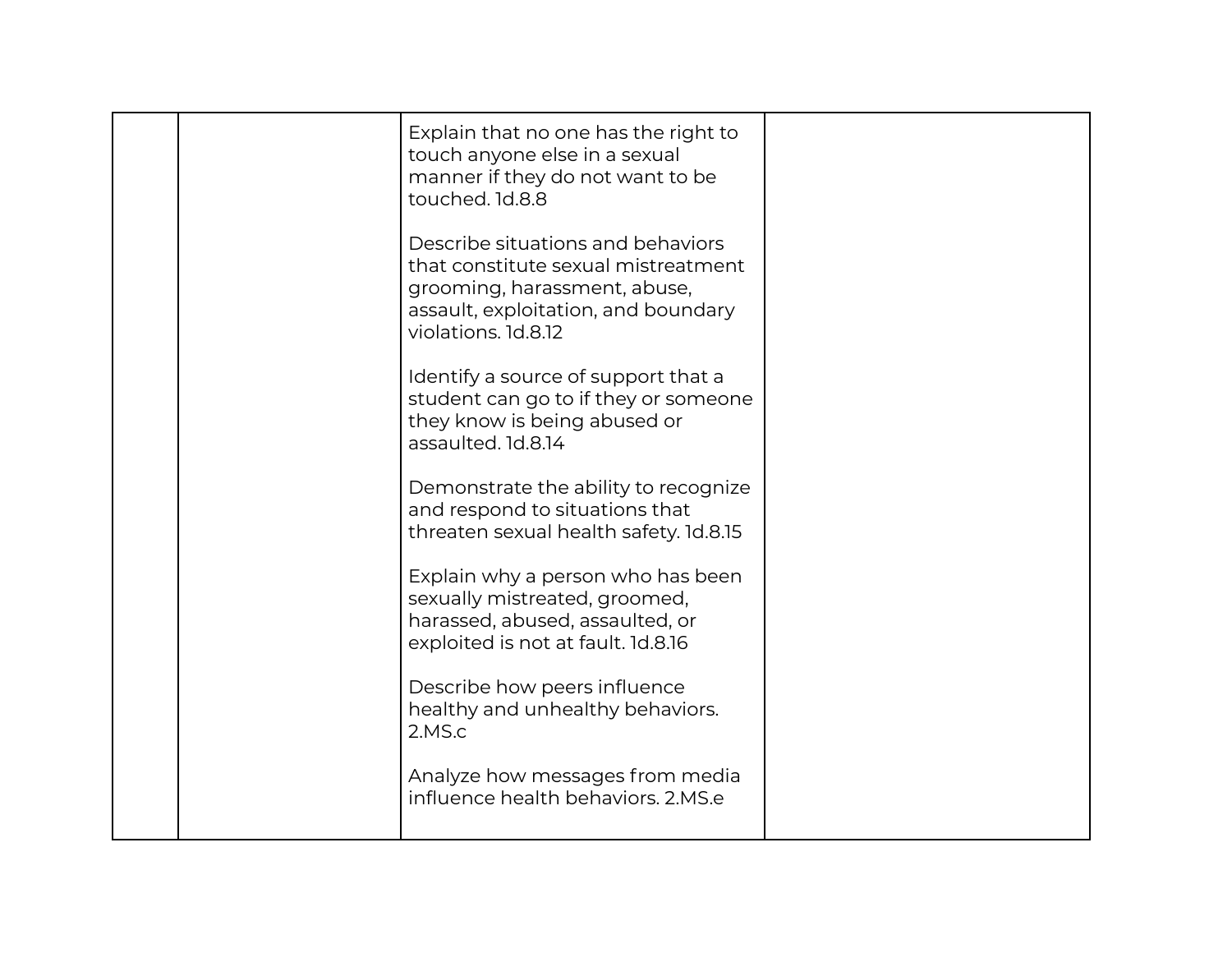|                                                      | Analyze the influence of technology<br>on personal and family health. 2.MS.f<br>Explain how the perceptions of<br>norms influence healthy and<br>unhealthy behaviors. 2.MS.g<br>Describe situations that may require<br>professional health services. 3.MS.d<br>Demonstrate refusal and negotiation<br>skills to avoid or reduce health risks.<br>4.MS.b<br>Analyze the outcomes of a<br>health-related decision. 5.MS.g<br>Demonstrate behaviors that avoid or<br>reduce health risks to self and others.<br>7.MS.c |                                                                                                                           |
|------------------------------------------------------|----------------------------------------------------------------------------------------------------------------------------------------------------------------------------------------------------------------------------------------------------------------------------------------------------------------------------------------------------------------------------------------------------------------------------------------------------------------------------------------------------------------------|---------------------------------------------------------------------------------------------------------------------------|
| <b>Family Life and</b><br><b>Human Sexuality:</b>    |                                                                                                                                                                                                                                                                                                                                                                                                                                                                                                                      | <b>Family Life and Human</b><br><b>Sexuality Unit Essential</b><br><b>Questions:</b>                                      |
| Male/Female<br>Reproductive<br><b>Systems Review</b> | Summarize human reproductive<br>systems including medically<br>accurate names for internal and<br>external genitalia and their<br>functions. 1c.8.10                                                                                                                                                                                                                                                                                                                                                                 | What is the function of the male<br>and female reproductive<br>systems?<br>What are the stages of the<br>menstrual cycle? |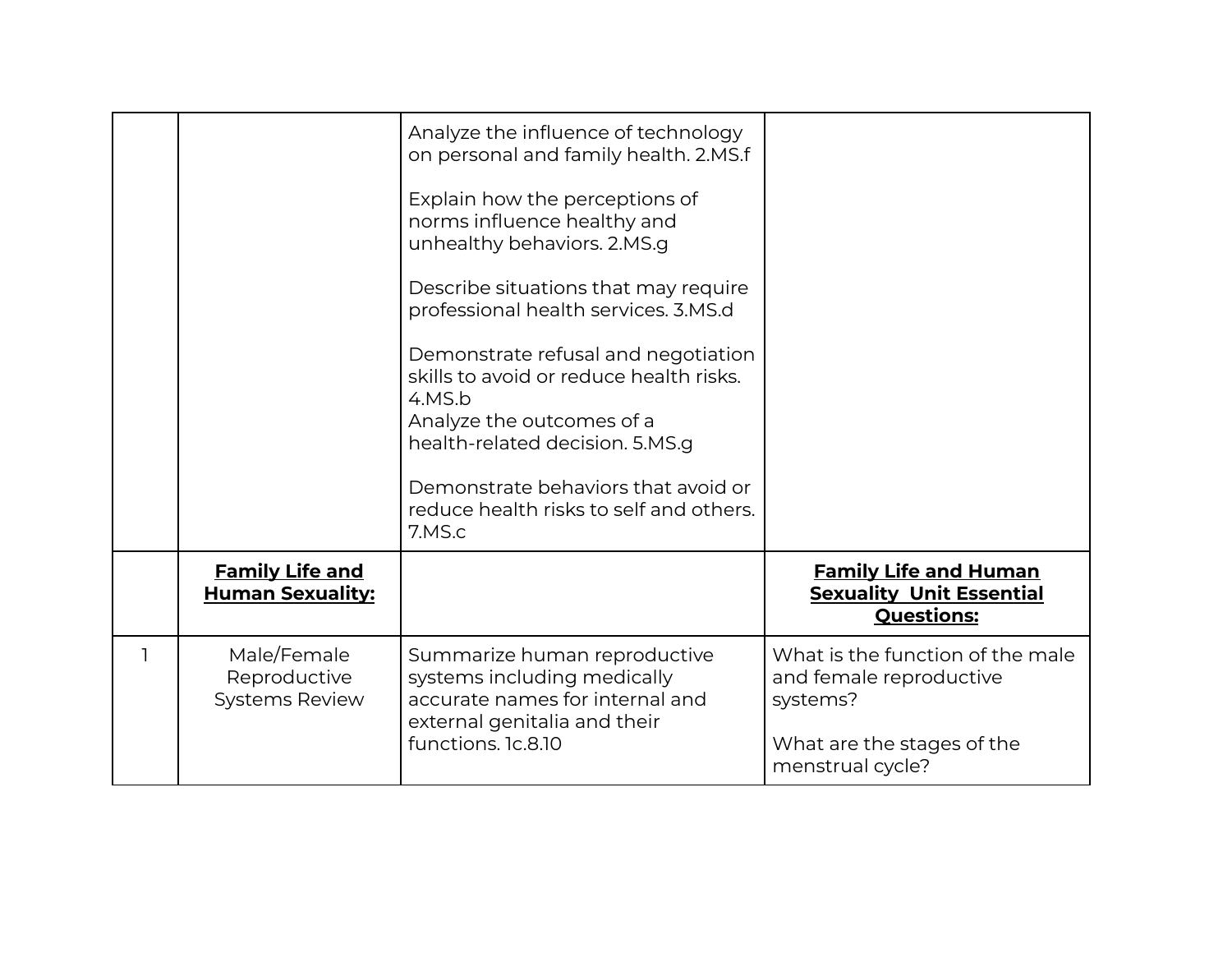| Explain menstruation, fertilization,<br>Fetal Development<br>ı<br>and implantation. 1c.8.11                                                                                                                                                                                                                                                                                                                                                                                                                                                                                                                                                                                                                                    | What changes occur to the<br>mother and the developing<br>fetus during pregnancy?                                      |
|--------------------------------------------------------------------------------------------------------------------------------------------------------------------------------------------------------------------------------------------------------------------------------------------------------------------------------------------------------------------------------------------------------------------------------------------------------------------------------------------------------------------------------------------------------------------------------------------------------------------------------------------------------------------------------------------------------------------------------|------------------------------------------------------------------------------------------------------------------------|
| $\mathbf{1}$<br>Explain the importance of setting<br><b>Teen Pregnancy</b><br>personal limits to avoid sexual risk<br>behaviors. 1c.8.6<br>Explain menstruation, fertilization,<br>and implantation. 1c.8.11<br>Describe ways sexually active people<br>can reduce the risk of pregnancy.<br>1c.8.12<br>Describe how peers influence<br>healthy and unhealthy behaviors.<br>2.MS.c<br>Explain how the perceptions of<br>norms influence healthy and<br>unhealthy behaviors. 2.MS.h<br>Describe how some health risk<br>behaviors can influence the<br>likelihood of engaging in unhealthy<br>behaviors, 2.MS.i<br>Distinguish between healthy and<br>unhealthy alternatives to<br>health-related issues or problems.<br>5.MS.d | Why is abstinence a healthy<br>choice for young people?<br>How can your decisions as a<br>teenager affect your future? |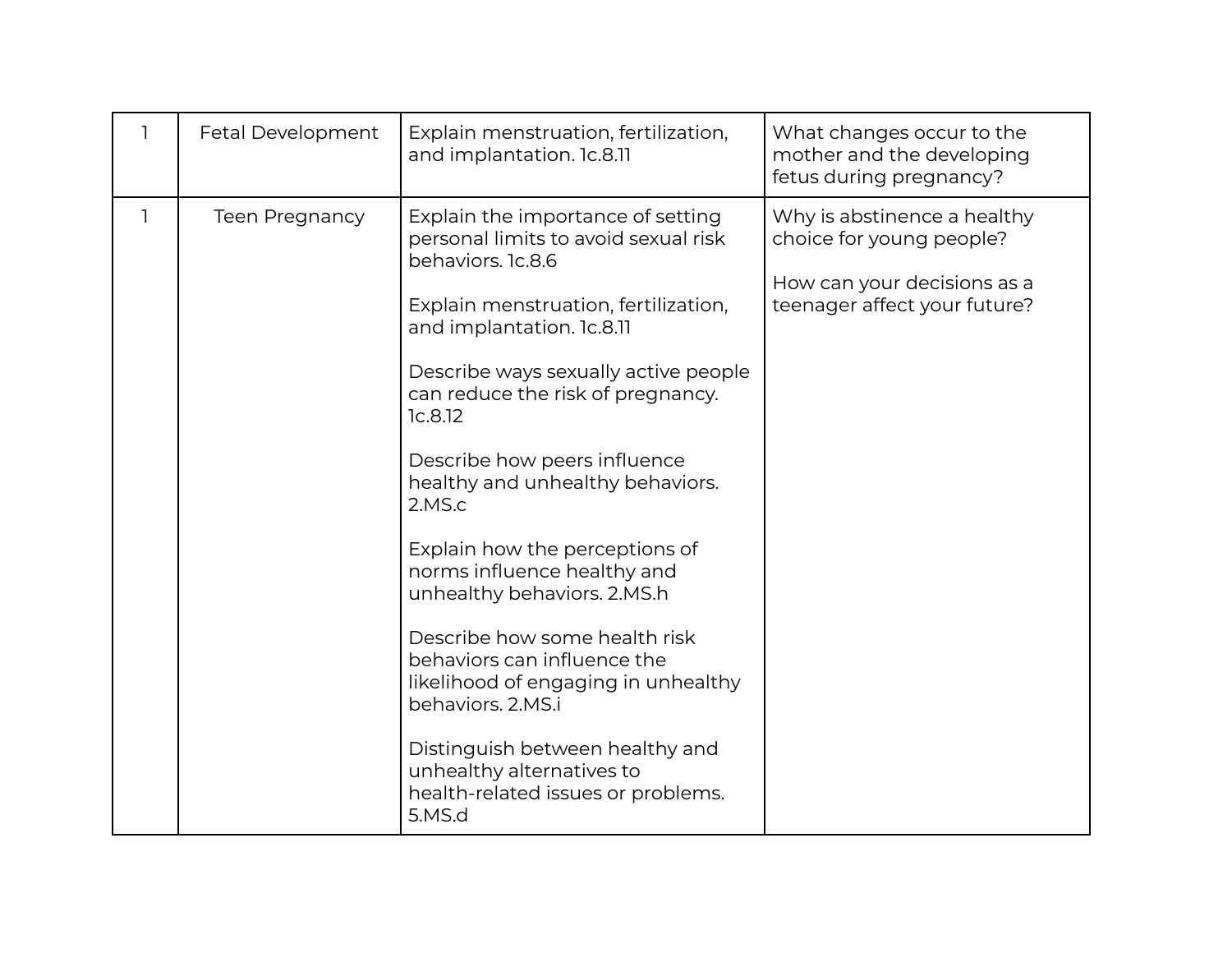|            | Assess personal health practices.<br>6.MS.a                                                                                                                                                                                                                                                                                                                                                                                                                                                                                                                                                                                                           |                                                                                |
|------------|-------------------------------------------------------------------------------------------------------------------------------------------------------------------------------------------------------------------------------------------------------------------------------------------------------------------------------------------------------------------------------------------------------------------------------------------------------------------------------------------------------------------------------------------------------------------------------------------------------------------------------------------------------|--------------------------------------------------------------------------------|
| Abstinence | Explain the importance of setting<br>personal limits to avoid sexual risk<br>behaviors. 1c.8.6<br>Describe ways sexually active people<br>can reduce the risk of HIV, and other<br>STIs. 1c.7.12.<br>Describe ways sexually active people<br>can reduce the risk of pregnancy.<br>1c.8.12<br>Describe why individuals have the<br>right to refuse sexual contact. 1d.8.6<br>Summarize ways to decrease the<br>spread of STIs including HIV through<br>abstinence If.8.4<br>Describe how peers influence<br>healthy and unhealthy behaviors.<br>2.MS.c<br>Explain how the perceptions of<br>norms influence healthy and<br>unhealthy behaviors. 2.MS.h | How would effective<br>communication help you in a<br>peer pressure situation? |
|            |                                                                                                                                                                                                                                                                                                                                                                                                                                                                                                                                                                                                                                                       |                                                                                |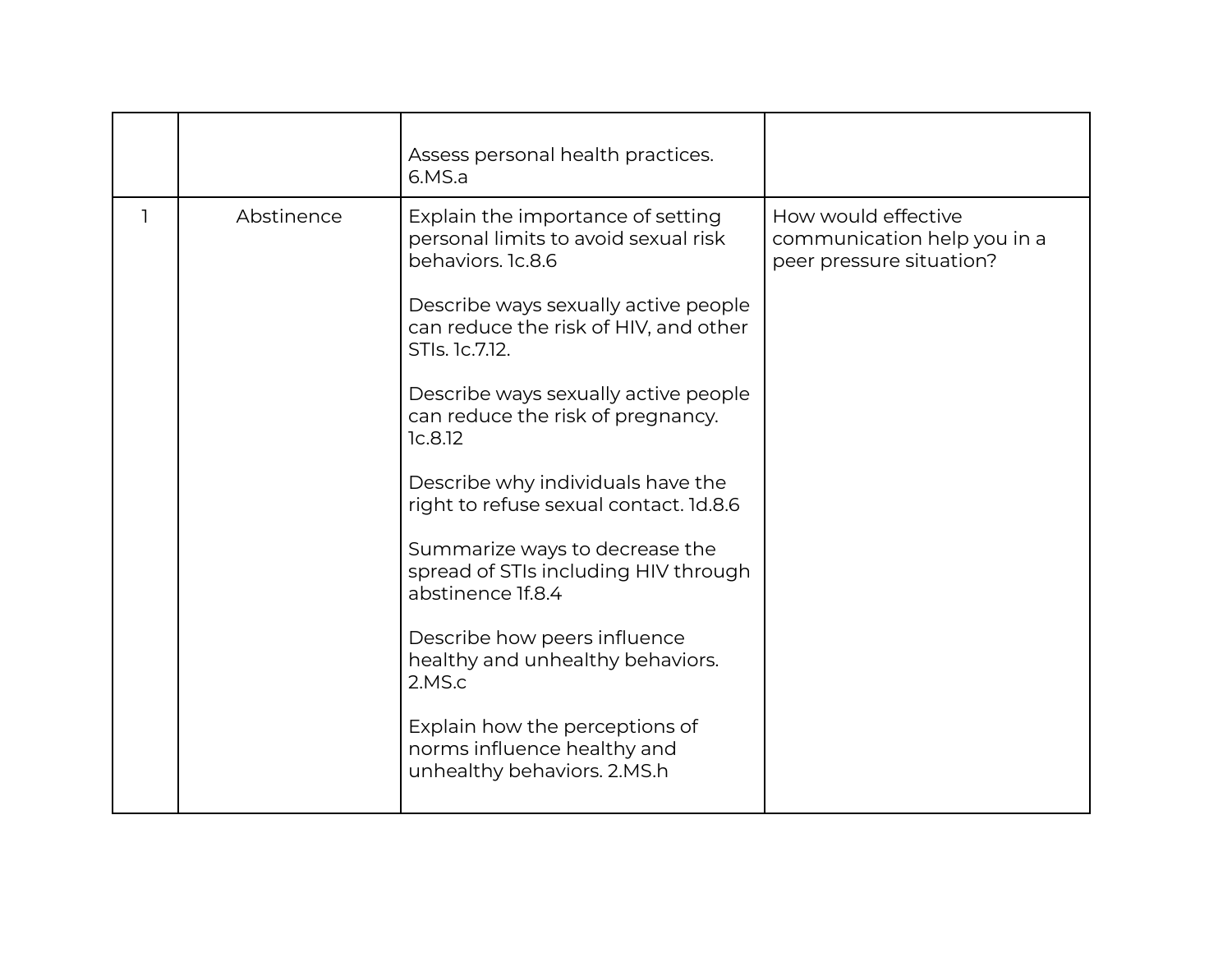|                                           | Describe how some health risk<br>behaviors can influence the<br>likelihood of engaging in unhealthy<br>behaviors. 2.MS.i<br>Identify circumstances that can help<br>or hinder healthy decision-making.<br>5.MS.a<br>Determine when health-related<br>situations require the application of<br>a thoughtful decision-making<br>process. 5.MS.d<br>Distinguish between healthy and<br>unhealthy alternatives to<br>health-related issues or problems.<br>5.MS.d<br>Analyze the outcomes of a<br>health-related decision. 5.MS.g<br>Assess personal health practices. |                                                                                         |
|-------------------------------------------|--------------------------------------------------------------------------------------------------------------------------------------------------------------------------------------------------------------------------------------------------------------------------------------------------------------------------------------------------------------------------------------------------------------------------------------------------------------------------------------------------------------------------------------------------------------------|-----------------------------------------------------------------------------------------|
|                                           | 6.MS.a                                                                                                                                                                                                                                                                                                                                                                                                                                                                                                                                                             |                                                                                         |
| <b>End of Course</b><br><b>Assessment</b> |                                                                                                                                                                                                                                                                                                                                                                                                                                                                                                                                                                    | <b>End of Course Essential</b><br><b>Questions:</b>                                     |
| End of Course Review                      | Explain the importance of assuming<br>responsibility for personal health<br>behaviors. 7.MS.a                                                                                                                                                                                                                                                                                                                                                                                                                                                                      | What was the most intriguing<br>and impactful lesson in the 8th<br>grade Health course? |